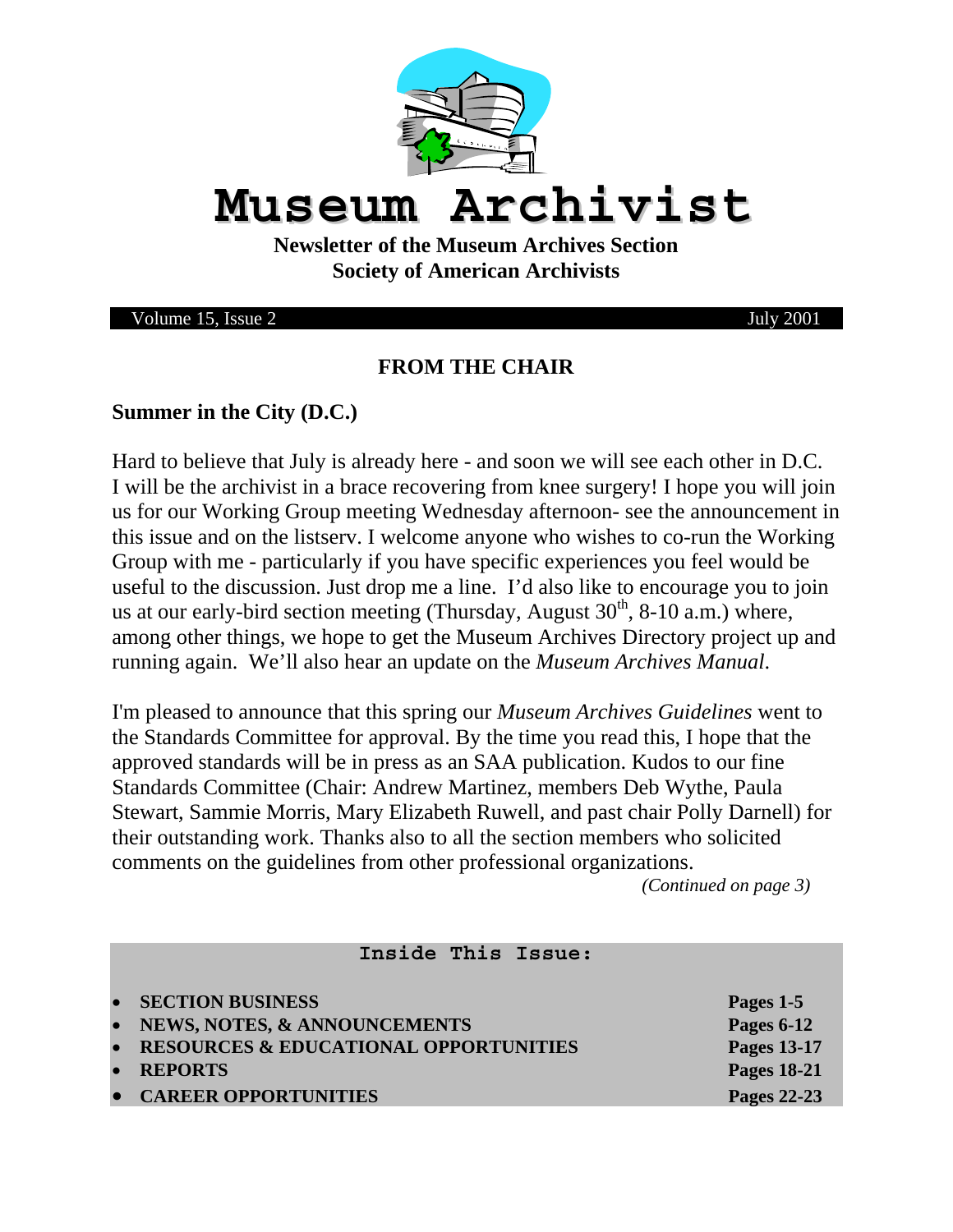*MUSEUM ARCHIVIST* is issued twice a year by the Museum Archives Section of the Society of American Archivists. News items, letters to the editor, and comments from the archives community are welcome. An online version of this newsletter is also available (see page 3 for details).

Deadlines for submissions are the  $1<sup>st</sup>$  of June and the  $1<sup>st</sup>$  of December. Please send all submissions to the newsletter editor at Smorris@dm-art.org.

#### *SECTION OFFICERS*

**CHAIR** 

Sarah Demb Peabody Museum of Archaeology & Ethnology, Harvard University 11 Divinity Ave, Cambridge, MA 02138; Phone: 617-496-2994; Fax: 617-495-7535; Email: sdemb@fas.harvard.edu

#### **RECORDING SECRETARY**

Ann Marie Przybyla New York State Archives, Region 4 Office Northway Plaza, Suite 1308-A, Route 9, Quaker Road, Queensbury, NY 12804 Phone: 518-798-5717; Fax 518-798-6119; Email: aprzybyl@mail.nysed.gov

#### **NEWSLETTER EDITOR**

Sammie Morris Dallas Museum of Art 1717 North Harwood, Dallas, TX 75201; Phone: 214-922-1375; Fax: 214-954-0174; Email: smorris@dm-art.org

#### **NEWSLETTER PUBLISHER**

Bart Ryckbosch The Art Institute of Chicago 111 S Michigan Ave, Chicago, IL 60603; Phone: 312-443-4777; Email: bryckbos@artic.edu

#### **CONTRIBUTORS**

The editor wishes to thank the following individuals who contributed to this issue: Sarah Demb, Bart Ryckbosch, Douglas Stark, Paula Stewart, Lorraine Stuart, and Kathleen Williams.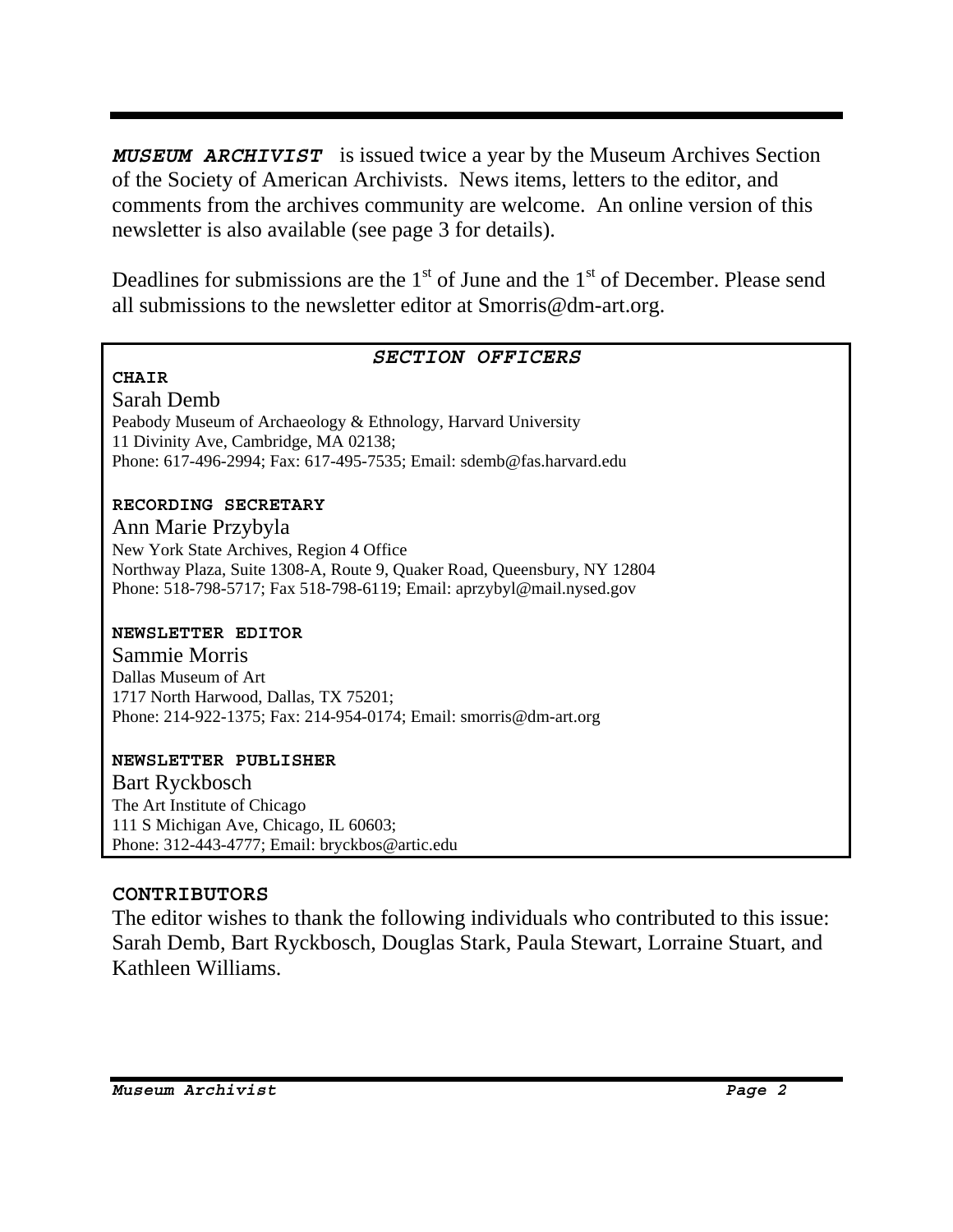#### **FROM THE CHAIR (continued)**

I'll look for you all at our co-sponsored session "Architectural Documentation Beyond the Blueprint" Saturday, September 1, at 11:14am.

*Sarah Demb, Section Chair Peabody Museum of Archaeology & Ethnology, Harvard University* 



#### **GETTING CONNECTED… Access to the Museum Archives Section**

#### *Museum Archivist* **Online**

The newsletter is available online at <chin.gc.ca/Resources/Forum/e\_forum.html> under "Feature Articles," for 15 days. After 15 days, it moves to "Newsletter" under the heading "Resources."

*Editor's Note: Although the CHIN web site has been experiencing difficulties with new submissions, the last edition of the newsletter is now available on their web site.* 

#### **The Museum Archives Listserv**

An individual can join the email distribution list by sending a message to: majordomo@fas.harvard.edu.

Leave the subject line blank, and in the body of the email, type: subscribe SAAMUS-LIST [your email address]

Messages may be posted to: saamus-list@fas.harvard.edu.

# **WORKING GROUP ANNOUNCEMENT**

**MUSEUM ARCHIVES WORKING GROUP 2001 Wed. August 29, 2001, 1-4 p.m., Washington Hilton and Towers, Washington, D.C. Topic: "The Museum Archivist Meets the Museum Database"** 

This year's working group will be split between the special topic and an editorial meeting for the forthcoming *Museum Archives Manual.* Special topic: from 1-2:30 p.m. there will be a structured discussion of the archivist's role in the creation, maintenance and preservation of the museum collections database. Discussion will include the following topics: Why should archivists become involved in the development of the museum database? What is the archivist's responsibility to the museum database as vital record? How do archivists work with database administrators to ensure archival concerns are addressed? Should the collections database include archival collections, and what programs make this integration possible?

From 2:30-4 p.m., contributors to the *Manual* will meet with editor Ann Marie Przybyla to discuss the work in progress. Just a reminder to the authors that their articles are due to Ann Marie by June 30.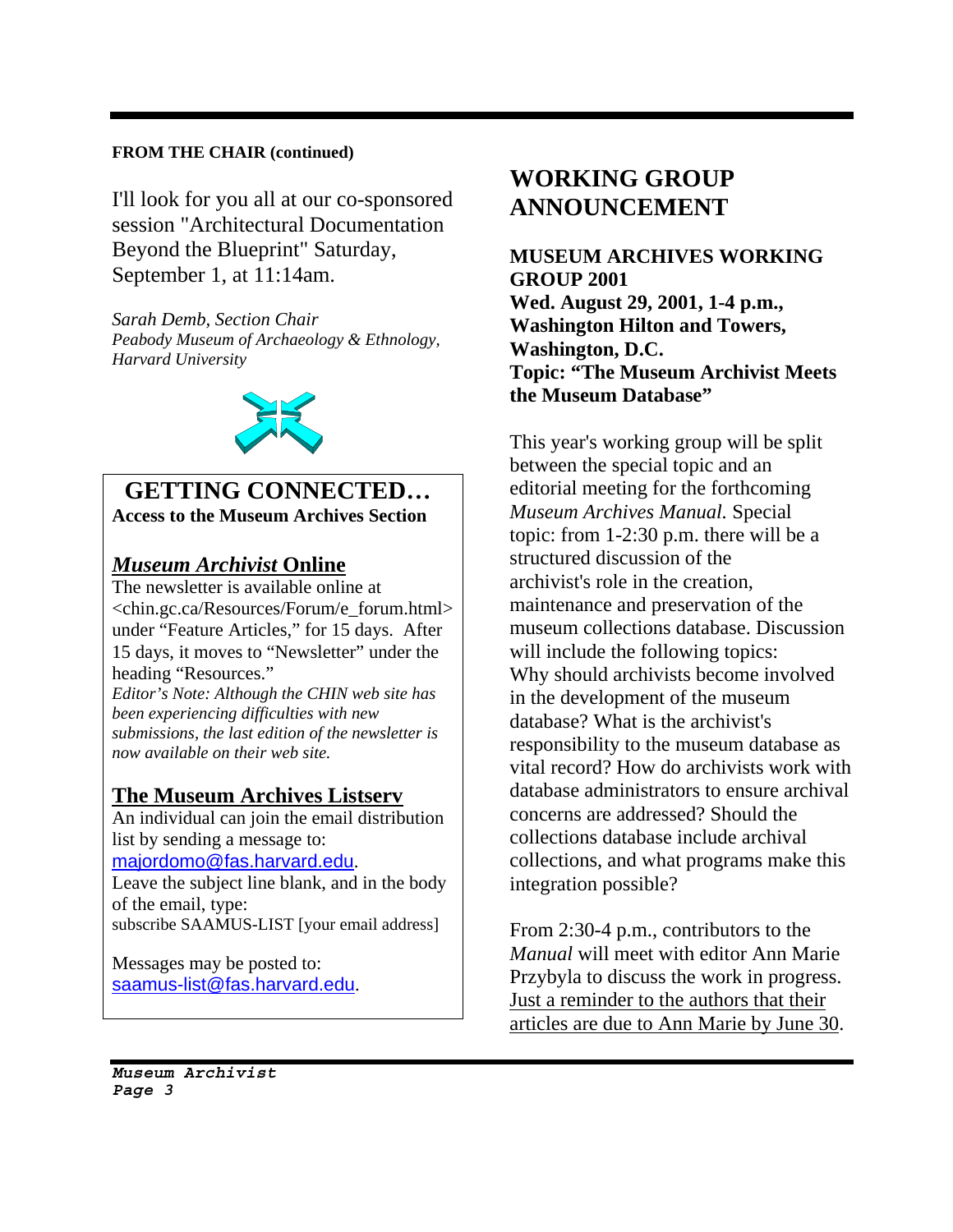

#### *MUSEUM ARCHIVES MANUAL* **CONTRIBUTIONS NEEDED!**

It's **not** too late to send in your anecdotes and **photographs** to the editor for inclusion in the *Manual's* sidebars! The individual topics are:

Organization and Recordkeeping Research Use Getting Started Security Records Surveys Audiovisual Appraisal Photographs Records Management Electronic Records Accessioning NAGPRA Arrangement Repatriation of Nazi-Looted Art Description Resource Guide Preservation Artifacts

Oral History Field Records/Scientific Notebooks

Please contact Ann Marie Przybyla, the editor, if you have something to contribute. (Phone: (518) 798-5717 Email: aprzybyl@mail.nysed.gov)

**SAA ANNUAL MEETING DEADLINES**

Washington, DC August 27-September 2, 2001 Deadline for Early Bird Registration: July 6, 2001 Deadline for Offsite Registration: July 27, 2001 Deadline for Hotel Reservations: July 27, 2001

*Museum Archivist Page 4*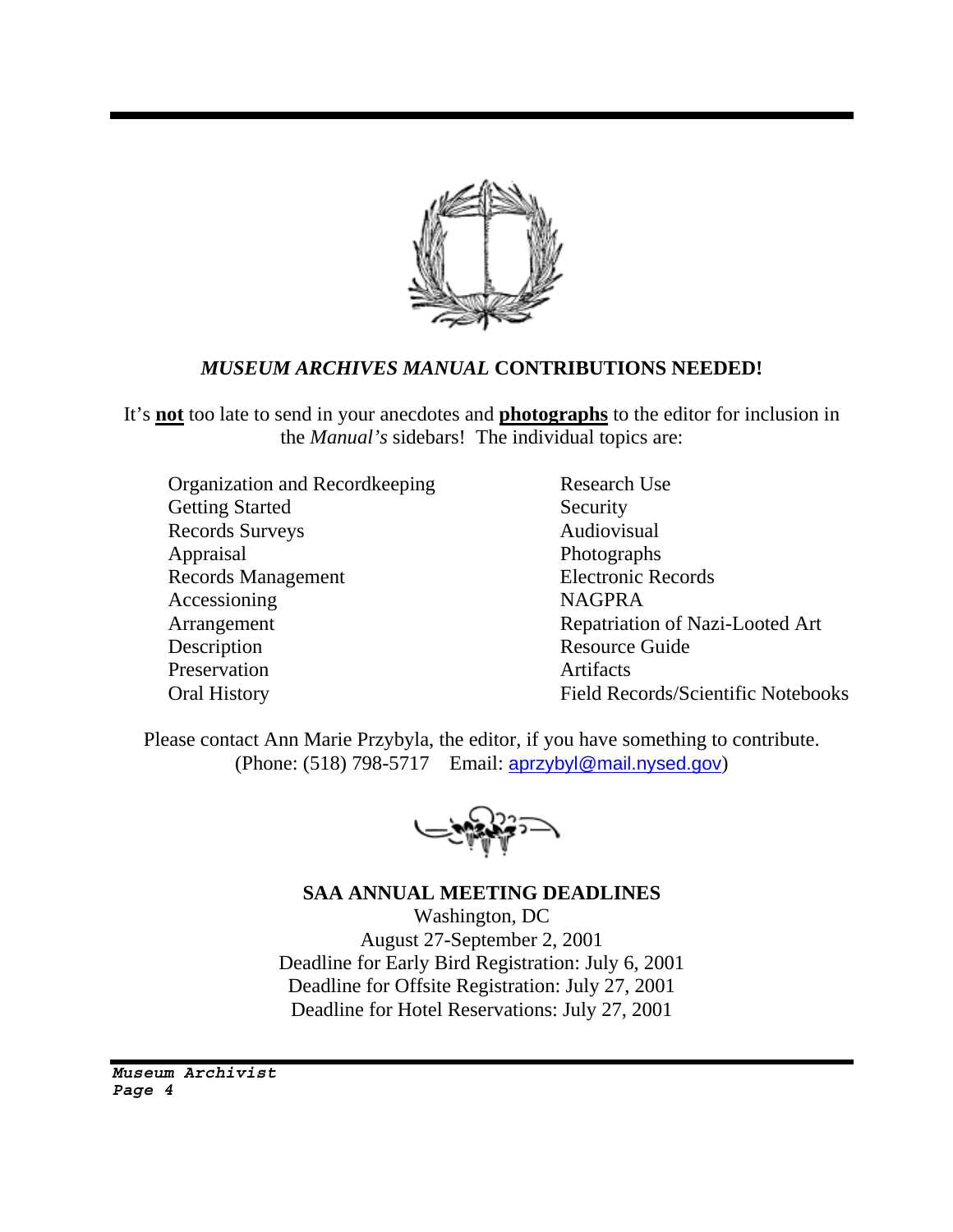#### For more information about the annual meeting, go to www.archivists.org. **FROM THE EDITOR**

As many of you have probably noticed, in my second issue as editor I am continuing to experiment with new features, style changes, and the addition of clip art to enhance and (hopefully) improve upon our section's newsletter. Bart Ryckbosch, the newsletter publisher, has been extremely patient and accommodating during this trial period, allowing us to extend the length of the newsletter slightly, while working with me to ensure that all the graphics inserted electronically make it into the printed version you see.

After a little tweaking, I believe we can come up with a new look for our newsletter that will make us all proud, while continuing to offer the same level of quality information, excellent writing, and timely reporting brought to you by my predecessors.

I welcome any comments and criticism from our readers on how to continue to improve upon our newsletter. Please let me know if there are particular features or other items you'd like to see included. Your opinion matters, so please don't be shy! I'd also like to encourage each of you to please continue submitting information on any grants you've received, recent acquisitions, staff changes, work in progress, updates, and any other information relevant to the museum archives community.

I've really enjoyed my stint as editor so far, and I want to take this opportunity to thank those of you who have continued to contribute to the newsletter (Paula, Lorraine, and the rest of you, you know who you are!)

I look forward to seeing you all at the working group and section meetings at SAA in August!

*Sammie Morris Archivist, Dallas Museum of Art* 

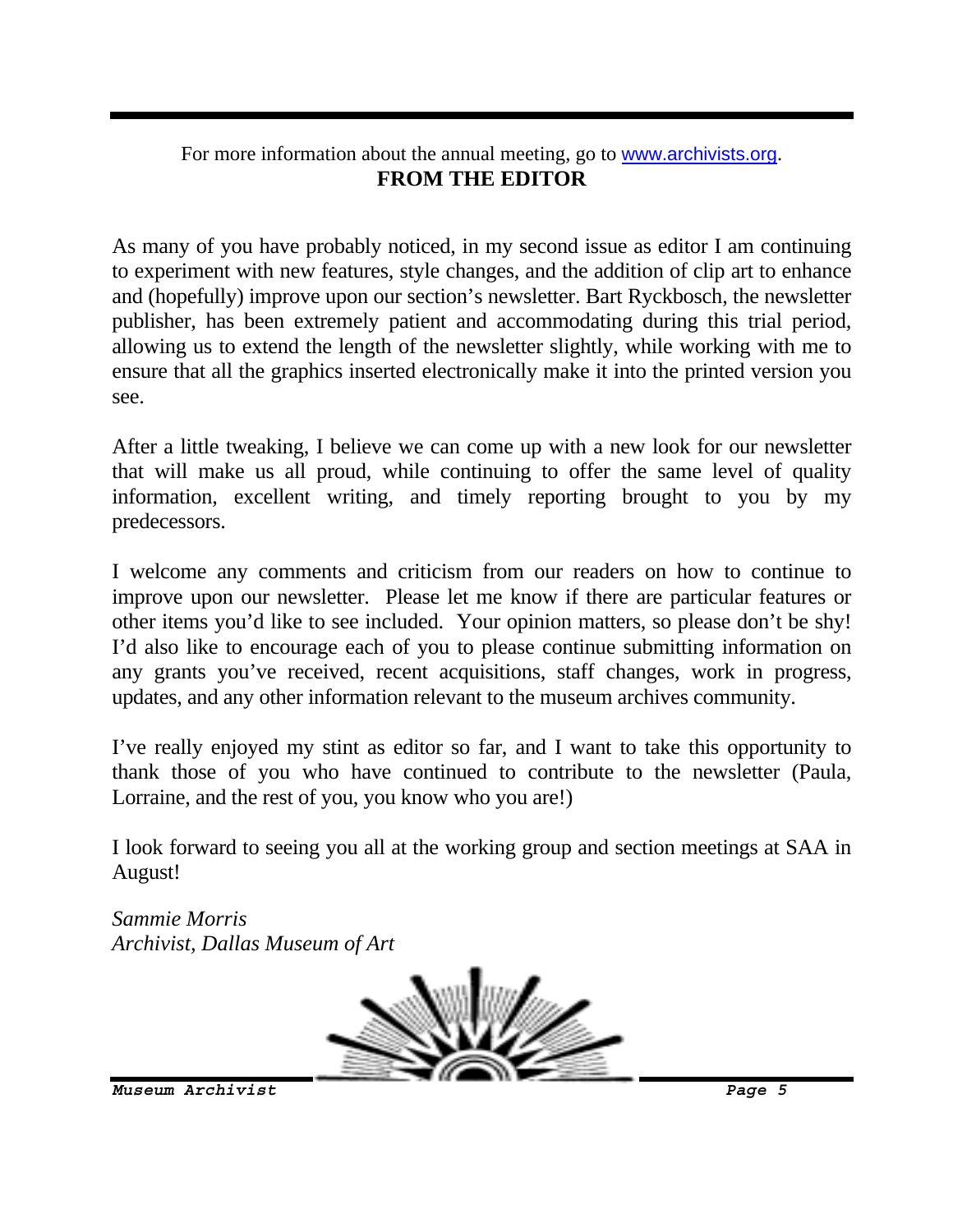

### **MFA HOUSTON ARCHIVES WELCOMES NEW EMPLOYEE**

Dr. Iza Mirian de Almeida Poupard will be filling a temporary position with the Archives of the Museum of Fine Arts, Houston in July. Dr. Poupard has a graduate History degree from the University of Brasilia and an Archival Science doctorate from the Universite de Paris-Sorbonne. She has an extensive background in archival theory, having taught Archival Science as an Associate Professor at two Brazilian universities for thirteen years. In 1995, supported by a scholarship from the Brazilian government, she became a postdoctoral researcher in Canada where she assisted Luciana Duranti in her research project, "The Preservation of the Integrity of Electronic Records," and processed records from the Premier's Office at the Archives of Ontario. The MFA,Houston is delighted to have her on board as she settles into her new life in Houston.

### **AMON CARTER TEMPORARILY SUSPENDS SERVICES**

Since September 1999, the Amon Carter Museum has undergone major renovation that will more than triple the size of its galleries. The library, archives, and art storage areas have also benefited from the expansion, and a paper conservation lab has been created. To accommodate the move to the new museum, a number of services will be temporarily suspended as listed below.

#### **Suspended until November 2001**:

 Art shipments Collection access for external researchers Loan requests Reproduction requests Archival services for external researchers Library services for external researchers Outgoing interlibrary loan requests Teacher Resource Center services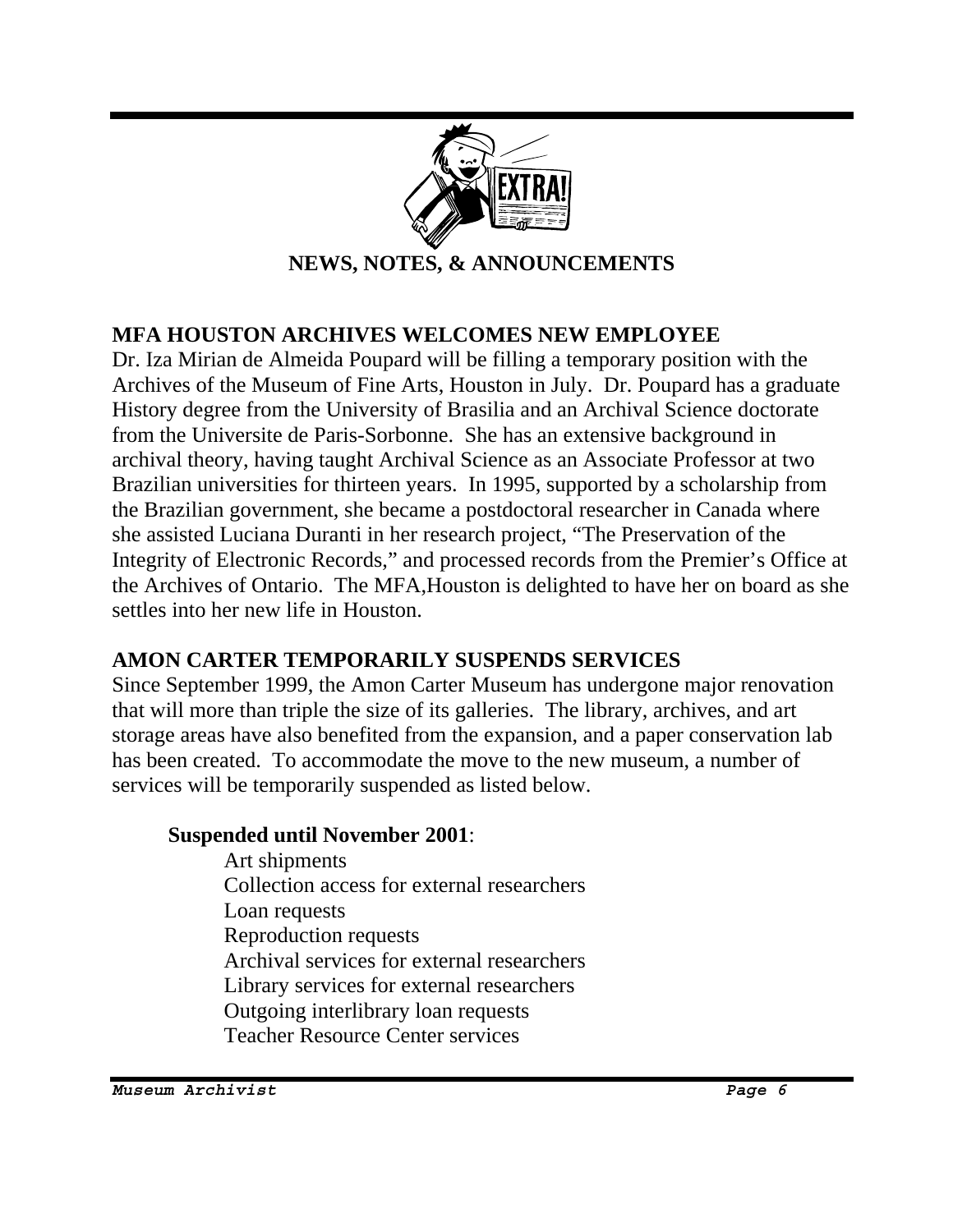Teacher in-service training programs **Suspended until October 21, 2001:**  Guided tours

Check for updates and further information on the Amon Carter construction project at **www.cartermuseum.org**.

# **SAA ANNUAL MEETING PROGRAM CORRECTION**

The registration form in the printed program incorrectly states that the Corcoran Gallery Reception takes place on Thursday, August 30. The reception, open to all registered attendees, will take place on Friday, August 31.

# **SAA RECEIVES NEH GRANT IN SUPPORT OF EAD**

The Society of American Archivists, in collaboration with the Canadian Council of Archives, is pleased to announce that it has received funding from the National Endowment for the Humanities to support the process of reconciling the two principal North American standards for archival description with each other and with a broader international standard. The anticipated final product of this project will be a manual of archival description with reconciles APPM (Archives, Personal Papers and Manuscripts) and RAD (Rules for Archival Description) within the structure of ISAD(G) (General International Standard Archival Description). It is expected that the resulting standard will also form the basis of a content standard for EAD, as well as laying the foundation for the development of broader and more comprehensive international standards.

# **GUGGENHEIM'S LATEST BRANCH TO OPEN IN CYBERSPACE**

In an attempt to combine art and e-commerce, the Guggenheim is planning to open a web site this fall that will offer a range of cultural content and services—some of it free—in a visually exciting environment that is said to go well beyond most conventional museum sites. To be called Guggenheim.com, the site will also provide access to resources at other institutions. Plans for the site, scheduled to open in September, include high-quality digital reproductions of paintings, sculpture, and other works from the Guggenheim museums as well as from partner institutions. The site may also screen videos, and online works will be supplemented by artists' biographies, scholarly commentary, and educational information.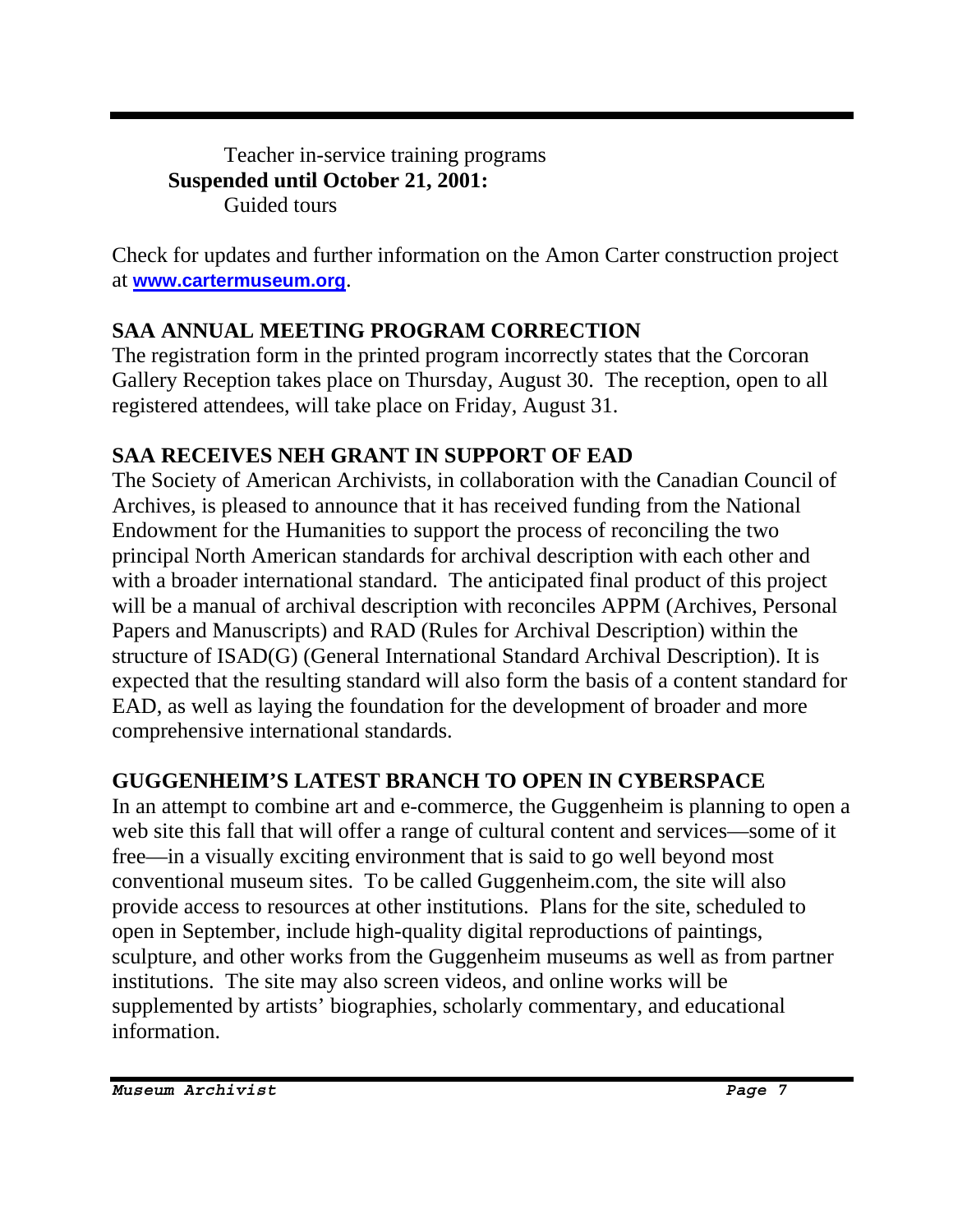### **NEH GRANTS**

The National Endowment for the Humanities has issued a document "NEH Grant Programs 2000-2001" in print and online versions that consolidates all the NEH grant programs in one place. With this catalogue, it is possible to identify the best NEH program to match a specific project. For a hard copy, or to receive information on grants from the NEH, call (202) 606-8400 or log on to their web site at **www.neh.gov**.

# **NEW GETTY WEB SITE**

The Getty Trust's newly redesigned web site (**www.getty.edu**) includes enhanced resources, expanded content, and streaming media, including over 200 video clips related to artists, conservation, special exhibitions, and works in the permanent collection. The redesign of the site creates a new location for the wide-ranging resources of the Museum, Research Institute, Conservation Institute, and the Grant Program. In addition to a library catalogue of 800,000 volumes and other online research tools, the new site offers users nearly 54,000 pages related to works of art, and professional reports in conservation and art history. The "Explore Art" feature provides images and information about the Getty's art collections and exhibitions, allowing visitors to link up to a vast matrix of information about artists, conservation methods, and interviews with curators and conservators. It also includes 3300 works of art, 1500 artist biographies, and a new, high-powered search engine to aid visitors in their research.

# **PRINCETON RECEIVES GRANT TO CREATE ARTS ARCHIVE**

Princeton University has received a \$1.9 million grant from the Pew Charitable Trusts to create a national data archive for policy and the arts. The new repository—the country's first electronic archive of research data on the arts and culture—will be made available to policymakers, researchers, journalists, and the pubic online. The archive is expected to begin operating in the spring of 2002.

# **NARA PUBLISHES UPDATE ON PRIVACY ACT REGULATIONS**

The National Archives and Records Administration has published a proposed rule updating their Privacy Act regulations. The proposed rule is in the June 5, 2001 Federal Register, page 30134. Comments on the rule are due August 6, 2001. A link to the proposed rule is available at **www.nara.gov/nara/pubcom.html**.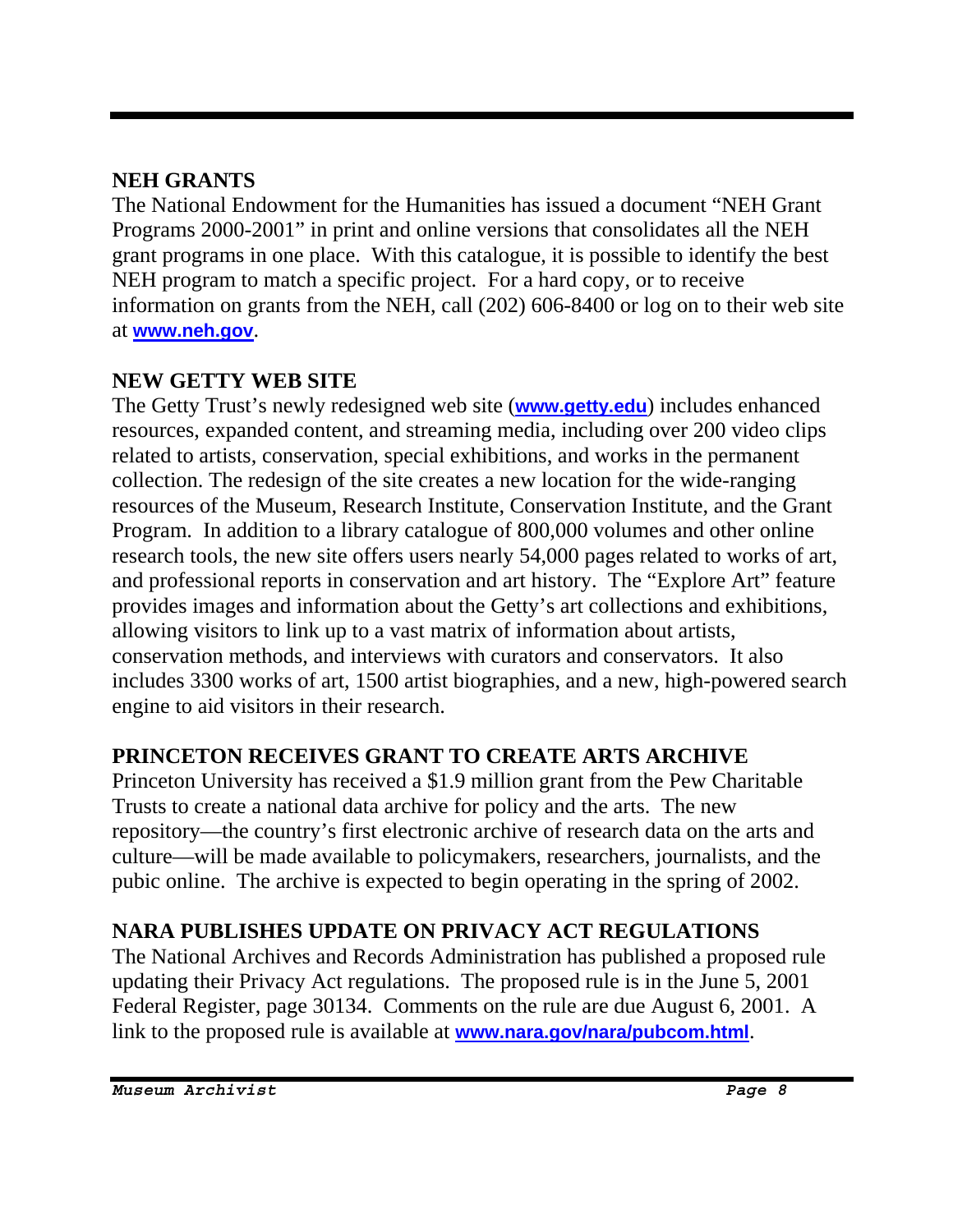# **NARA ISSUES ANNUAL REPORT**

The National Archives and Records Administration (NARA) has issued its Annual Report 2000, which highlights a number of special achievements and includes summaries of various financial operations along with the organization's strategic plan. The report also includes a listing of top management staff, an updated organizational chart, and the addresses of NARA facilities nationwide. For a copy of the report, call NARA at (301) 713-7360, ext. 239.

# **NEW WEB SITE FOR NATIONAL ARCHIVES OF CANADA**

The National Archives of Canada has launched its new web site, (**www.archives.ca**), which features new navigation tools and the latest Living Memory web exhibition. The new exhibition features 286 digitized images and interactive games for children. It showcases original treasures such as artworks, manuscripts, photographs, maps, stamps, and film excerpts all preserved at the National Archives of Canada.

# **MARAC CALLS FOR 2001 AWARD SUBMISSIONS**

The Mid-Atlantic Regional Archives Conference, Arline Custer Memorial Award Committee seeks submissions for its annual award honoring the memory of Arline Custer. The award recognizes the best books, monographs, articles, and exhibition catalogues published by MARAC members in the District of Columbia, Delaware, Maryland, New Jersey, New York, Pennsylvania, Virginia, and West Virginia. The criteria for evaluation are relevancy both to the archival community and the general public, originality and quality of scholarship, style of writing, presentation, and layout. Individuals or institutions may submit up to two works which were published between July 1, 2000 and June 30, 2001. Submissions are due July 31, 2001. For more questions or additional information, go to the MARAC web site (**www.lib.umd.edu/MARAC/custer.htm)**.

# **FILM PRESERVATION GRANTS AWARDED TO 23 ARCHIVES**

For the fourth year, the National Film Preservation Foundation has issued federally funded grants to archives in order to preserve cultural and historically significant films. These cash awards to archives across the country help save American "orphan" films, those independent works not preserved by commercial interests, and enable archives to make preservation and public viewing copies of films that otherwise would not survive without public support. Among the 2001 grant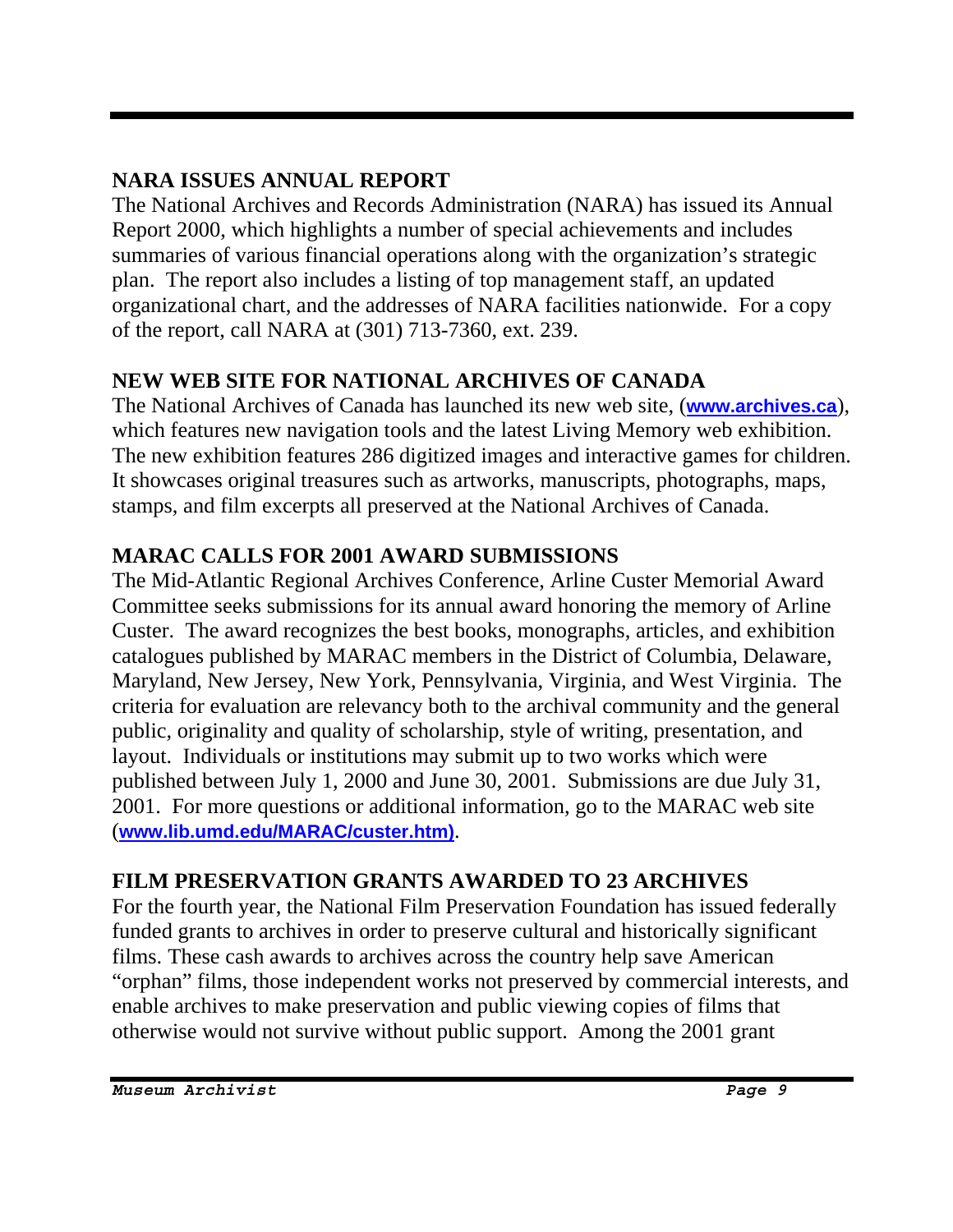recipients are several museum archives, including the National Baseball Hall of Fame and Museum, the Paso Robles Pioneer Museum, the State Agricultural Heritage Museum of South Dakota, and the Whitney Museum of American Art. For more information on NFPF programs and a complete list of the awards, check out the NFPF web site (www.filmpreservation.org/preserved/program\_lab\_01.html).

# **NISO REPORTS ON PERFORMANCE MEASURES FOR LIBRARIES**

The National Information Standards Organization (NISO) has released the final report on its invitational Forum on Performance Measures and Statistics for Libraries. The Forum was held to gather information from the library and vendor communities in preparation for a view of the current Library Statistics standard (ANSI/NISO standard Z39.7). The participants focused on issues related to measurement of library services and electronic resources. This report, freely available on the NISO web site (**www.niso.org/stats-rpt.html)**, includes summaries of presentations with links to the slides and a summary of the discussions and recommendations. NISO encourages all members of the information services community to read and comment on this important work in support of the revision of this critical standard.

# **NISO PUBLISHES ENVIRONMENTAL CONDITIONS STANDARD**

The National Information Standards Organization (NISO) announces the publication of a standard on environmental conditions for exhibiting library and archival materials (ANSI/NISO Z39.79-2001). This new standard explains how to exhibit and display library and archival items to minimize wear and tear. Specific parameters are recommended for exposure to light, relative humidity, temperature, gaseous and particulate contaminants, display techniques, and case and support material components. It also includes materials recognized to be safe or not safe in the construction of exhibit cases. The standard is available for downloading free from the NISO web site (**www.niso.org**) and is also available in hardcopy for \$49 from NISO Press.

# **ANDREW W. MELLON FOUNDATION ANNOUNCES ARTSTOR**

The Andrew W. Mellon Foundation announced that it is undertaking a significant new initiative by sponsoring the formation of "ArtSTOR," an independent, nonprofit organization that will develop, store, and distribute electronically digital images and related scholarly materials for the study of art, architecture, and other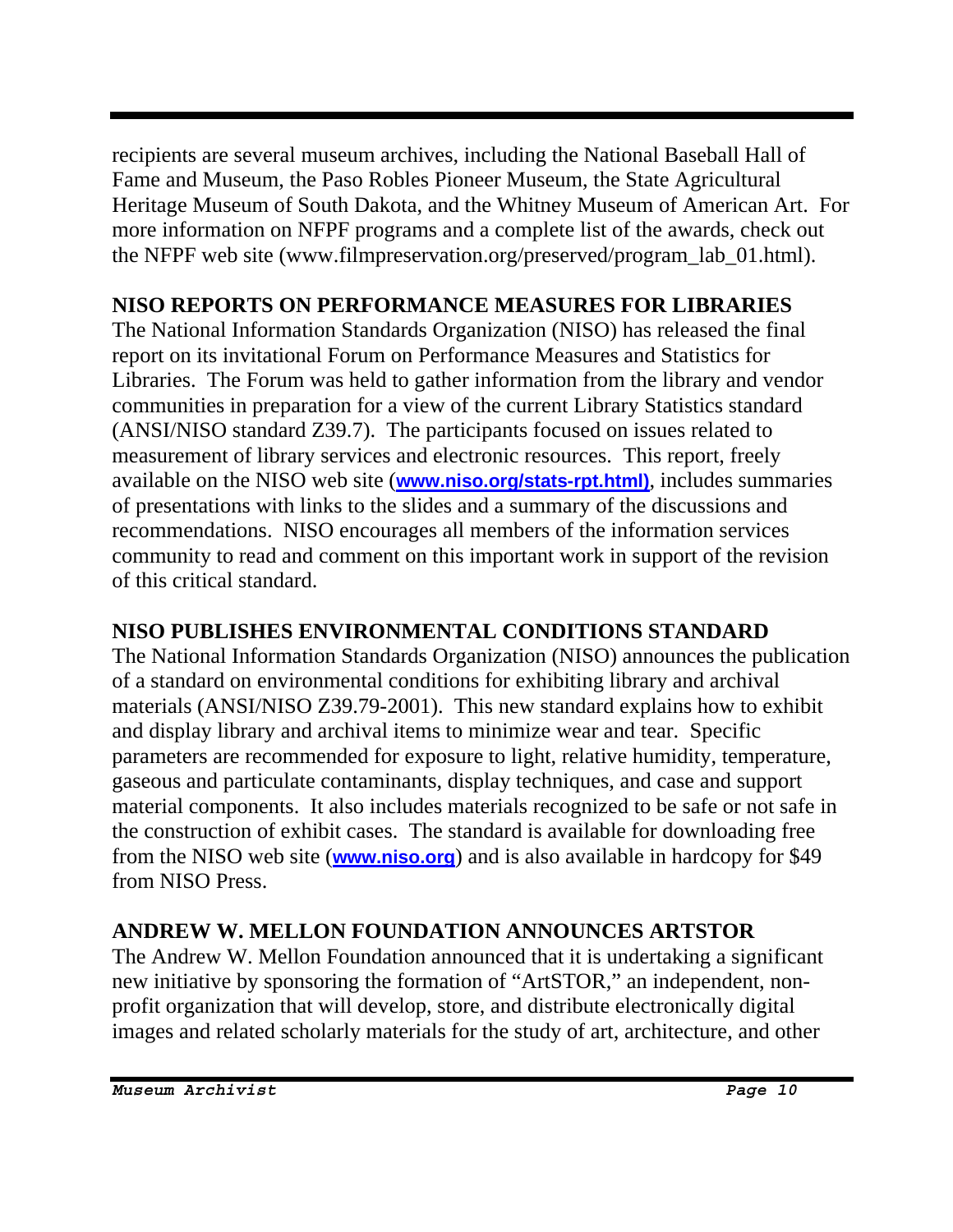fields in the humanities. ArtSTOR's mission will be to provide access to high quality images and other relevant materials for teachers, students, and scholars. The organization also aims to reduce costs for participating institutions by eliminating the need for each institution to create its own core archive. One of ArtSTOR's first major projects will be the construction of an image gallery that will facilitate the teaching of art history courses in the U.S. and abroad.

# **GROUPS URGE A DIGITAL GIFT TO THE NATION**

A broad-based coalition of educators, library, museum, science and arts officials and leaders of top information technology companies have urged the creation of a "Digital Gift" to the nation that would fulfill the broad educational promise of the Internet and other digital technologies. The recommendation was made in a new report, "A Digital Gift to the Nation," a project of The Century Foundation that was sponsored by five major foundations. The proposal would create the Digital Opportunity Investment Trust, funded with \$18 billion from the auction of the publicly owned electromagnetic spectrum—today's equivalent of public land—"an electronic land grant" for the Information Age. The Trust would serve as a venture capital fund for nonprofit educational and public service institutions. For a copy of the report, go to **www.digitalpromise.org/report.asp**.

# **NEW WEB SITE TO HELP ARCHIVE INDEPENDENT MEDIA**

Independent Media Arts Preservation (IMAP) has launched its new web site (**www.imappreserve.org**) to help independent producers and arts and cultural organizations catalog their media works. Dedicated to the preservation of independent electronic media, IMAP is concerned that the history of noncommercial production is being lost, ranging from video art, audio art, and technology-based installation art, to independent narratives, community media, and documentation of arts and culture. The web site features a standardized template for cataloging video or film collections as part of IMAP's Cataloging Project, sample entries, and preservation information.

# **AMERICAN TEXTILE HISTORY MUSEUM RECEIVES GRANT**

The American Textile History Museum in Lowell, MA, has received a grant of \$92,025 from the National Historical Publications and Records Commission (NHPRC) to support the cataloging and electronic dissemination of information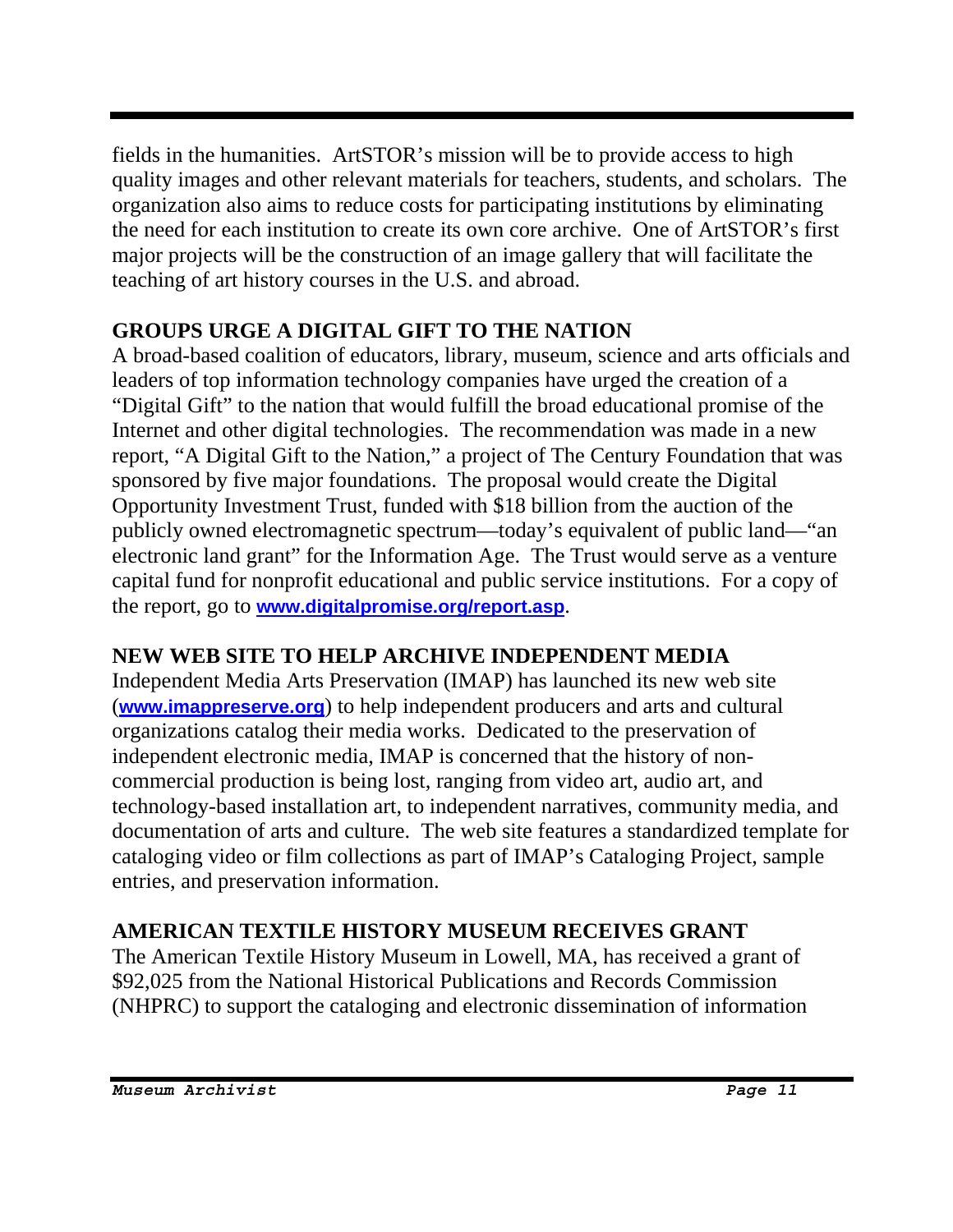about the museum's 740 manuscript collections and the processing of 25 of these collections that remain unarranged and undescribed.

# **SMITHSONIAN REGENTS APPROVE REORGANIZATION PLANS**

Smithsonian Secretary Lawrence M. Small plans to move forward with a controversial reorganization of the Smithsonian Institutions' scientific research programs. Of primary concern to the historical and archival communities is the proposed closure of the Smithsonian Center for Materials Research and Education in Suitland, Maryland. The Center was founded in 1963 at the urging of an international group of museum officials and performs conservation research on historic and natural history specimens.

# **AIIM STANDARDS PROGRAM**

The Standards meetings at the AIIM conference in New York introduced several new initiatives of potentially great interest to Archivists and Records Managers. Among these are an update of the AIIM Glossary and a new focus group organized to develop standards and recommended practices for digital preservation. Visit the new AIIM Standards Portal (**http://standards.aiim.org**) for more information or to download a free copy of the new Implementation Guidelines.

# **NARA REVISES GENEALOGICAL RESEARCH GUIDE**

NARA has issued a revised and updated edition of the popular "Guide to Genealogical Research in the National Archives." The guide explains how NARA's holdings are organized, what information they contain, references to information online, new information on census records, and citations to a host of microfilm productions. The book may be ordered from the National Archives Trust Fund by calling (800) 234-8861.

# **AUDIO-VISUAL ARCHIVES CONFERENCE**

The Association for Recorded Sound Collections/International Association of Sound and Audiovisual Archives joint conference is being held September 23-27 at The British Library National Sound Archive in London. The theme of the conference is "Why Collect? The Purpose of Audio-Visual Archives." For details on the conference, visit the web site (**www.bl.uk/collections/sound-archive/iasa.html)**.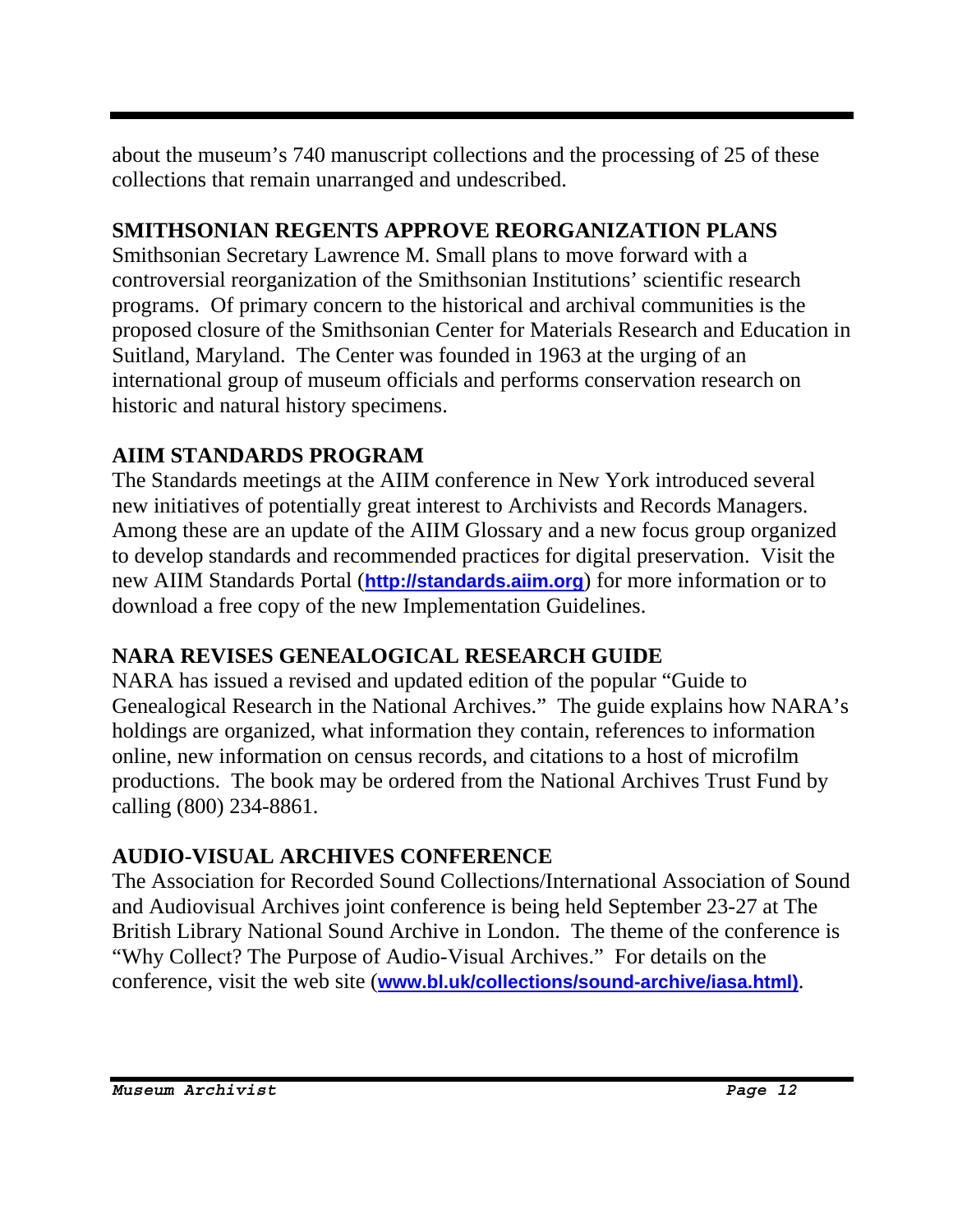

### **PROFESSIONAL RESOURCES**

### **Article on Starting a Museum Archives**

Dr. David Gracy, Director of the Center for the Cultural Record at the University of Texas in Austin, has published an article on starting a museum archives in the Spring 2001 issue of *Museline*, the newsletter for the Texas Association of Museums. For reprints of the article, call the Texas Association of Museums at (888) 842-7491, or visit their web site (**www.io.com/~tam)**.

### **SMITHSONIAN PROVIDES RECORDS MANAGEMENT TIPS ONLINE**

The Smithsonian Institution Archives has recently added a section on records management to their web site. The site covers a variety of topics including appraisal, records disposition schedules, discarding records, weeding, filing practices, and transferring records. Sample records retention and disposition schedules are also available for viewing on the Smithsonian's web site **(www.si.edu/archives/archives/2rmhome.html**). A special thanks to Tammy Peters and the entire Smithsonian Archives staff for making this wonderful resource available to archivists and records managers.

### **RESPONSE TO NICHOLSON BAKER'S** *DOUBLE FOLD*

In defense of library and archives preservation methods, Richard Cox has published a formal response to Nicholson Baker's *Double Fold.* The article is available through the SAA web site (**www.archivists.org/news/doublefold.html)**.

### **NISO PUBLISHES GUIDELINES FOR PRESERVATION PRODUCTS**

The National Information Standards Organization has released Guidelines for Information About Preservation Products (Z39.77-2001). This new standard identifies the information vendors should feature in catalogs and promotional literature describing products used to store, bind, or repair a variety of library and archival holdings. Librarians and archivists who use these products will benefit from the guidelines as they compare and evaluate products. The standard is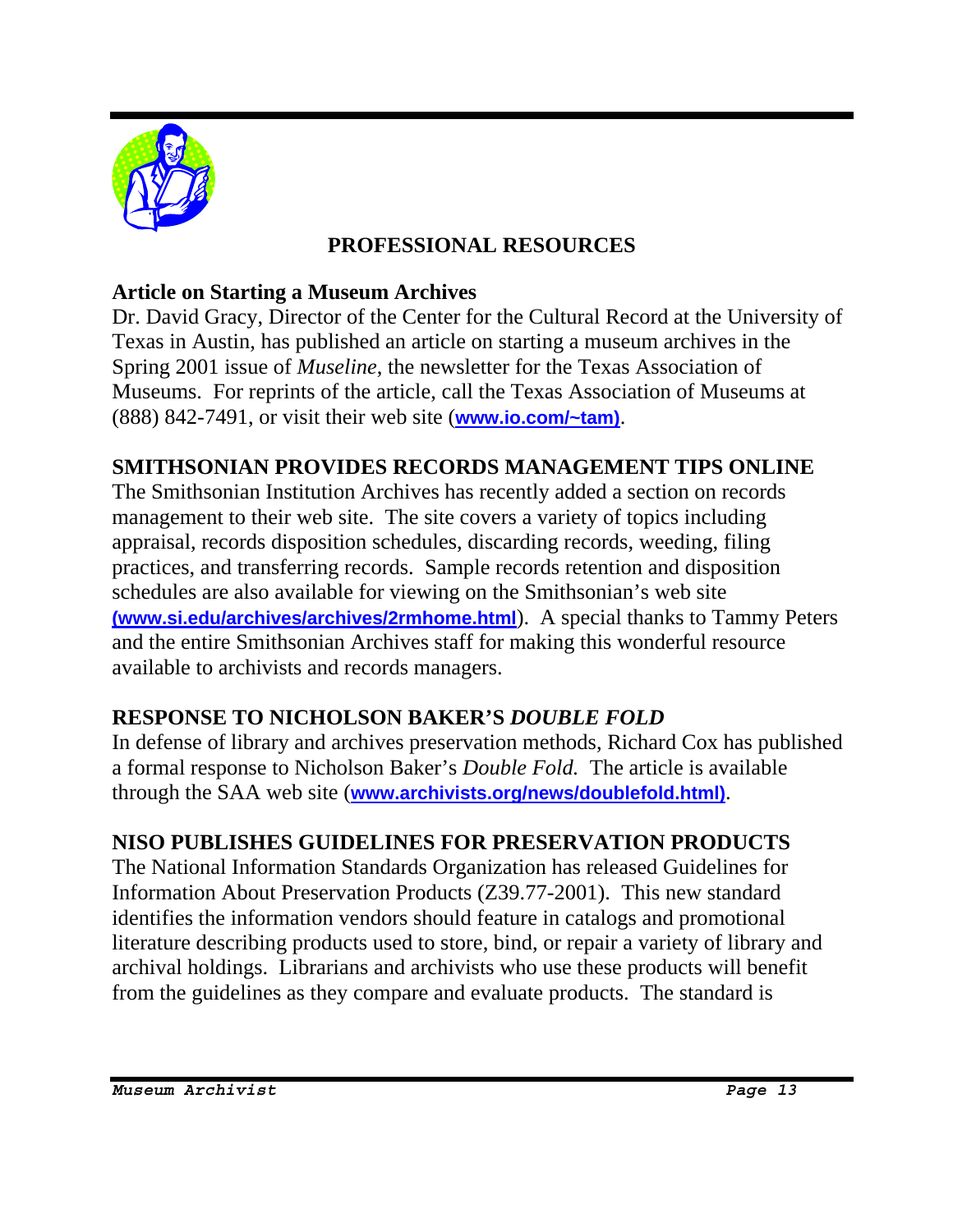available for free downloading or hardcopy purchase at the following web site: www.techstreet.com/cgi-bin/detail?product\_id=879717.

# **NEW OCLC ARCHIVAL GATEWAY**

The Library of Congress' National Union Catalog of Manuscript Collections (NUCMC) is pleased to announce that an agreement has been reached with OCLC for a trial gateway. Effective immediately, the NUCMC Web page (lcweb.loc.gov/coll/nucmc) will contain a link to a search form that will provide access to OCLC archival and manuscript cataloging through LC's Z39.50 client. No account number or password will be required to use the gateway.

# **NEW DIGITAL PRESERVATION LISTSERV**

A new email list has been established to carry announcements and information on activities relevant to the preservation and management of digital materials in the UK. It is intended to be an announcement and awareness list of developments in the field of digital preservation and will be of interest to archivists, curators, data creators, librarians, and records management. Topics include digital archiving, management and preservation; emulation; migration; long-term access; research projects; and other initiatives. To join the list or search the archive, go to the list web site (**www.jiscmail.ac.uk/lists/digital-preservation.html)**.

# **NEW CONSERVATION LISTSERV**

A new discussion list has been set up to keep people in touch with developments in conservation related issues. All archivists and conservators are invited to join. The address is **www.jiscmail.ac.uk/lists/conservation.nccr.html**.

# **DISASTER RECOVERY YELLOW PAGES**

The Disaster Recovery Yellow Pages is a comprehensive sourcebook designed to help users locate crucial but hard-to-find recovery services throughout the U.S. and Canada. It contains over 3000 vendors and covers over 270 categories such as drying and dehumidification of paper and microfilm records, smoke odor counteracting services, trauma counselors, salvage, and emergency rental of equipment. The price is \$98 plus \$3 shipping and handling. To obtain a free brochure or to order the Yellow Pages, call The Systems Audit Group (617) 332- 3496.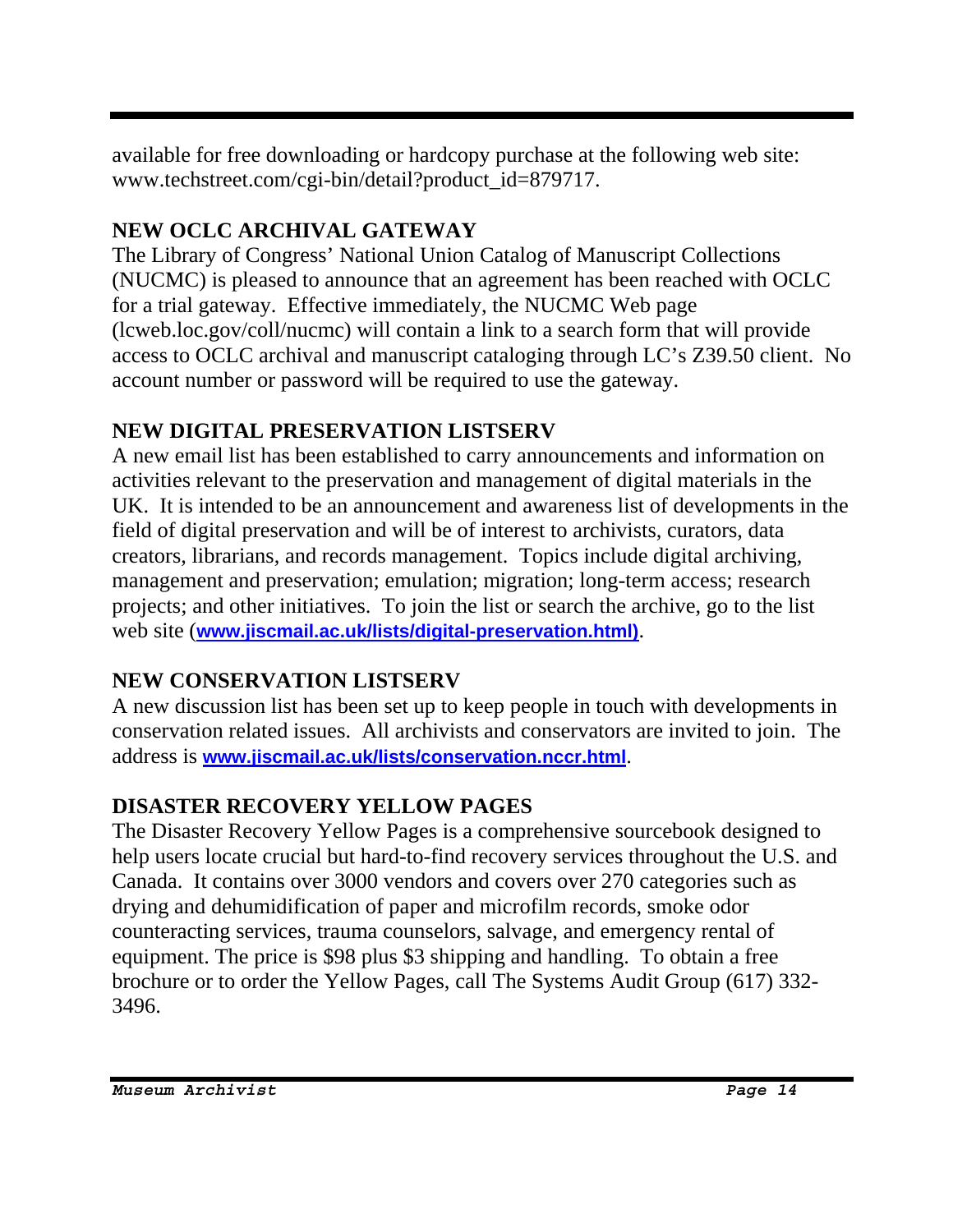

# **EDUCATIONAL OPPORTUNITIES**

### **Museums, Libraries, and Archives: Getty Summer Institute August 6-10, 2001: Los Angeles, California**

The UCLA/Getty Summer Institute is a forum for the exploration of new methods for creating, sharing, and preserving electronic information in libraries, archives, and other cultural heritage institutions. Archivists, librarians, and curators with responsibility for managing and disseminating information about their institutions' collections are invited to attend this five-day course. Sessions will take place on the UCLA campus and at the Getty Center. The Summer Institute will provide sessions on:

 Special collection digitization projects Implications on the collection, institution and longevity Organization of and access to digital resources Models, principles, and tools for creating information Imaging systems in museums, libraries, and archives Improving one's capacity to work and solve problems with others Funding challenges and opportunities

For course and registration information visit **http://dlis.gseis.ucla.edu/si.**

# **Genealogy 101: An Introduction to American Genealogy for Archivists, Librarians, and Records Administrators**

#### **August 27, 2001: SAA Annual Meeting, Washington, DC**

If genealogy and genealogists mystify you, sign up for this pre-conference workshop scheduled for Monday of the SAA Annual Meeting in DC. For more information, contact Debra Mills Nolan (**Dnolan@archivists.org**) or Russell P. Baker (**russell.baker@mail.state.ar.us)**.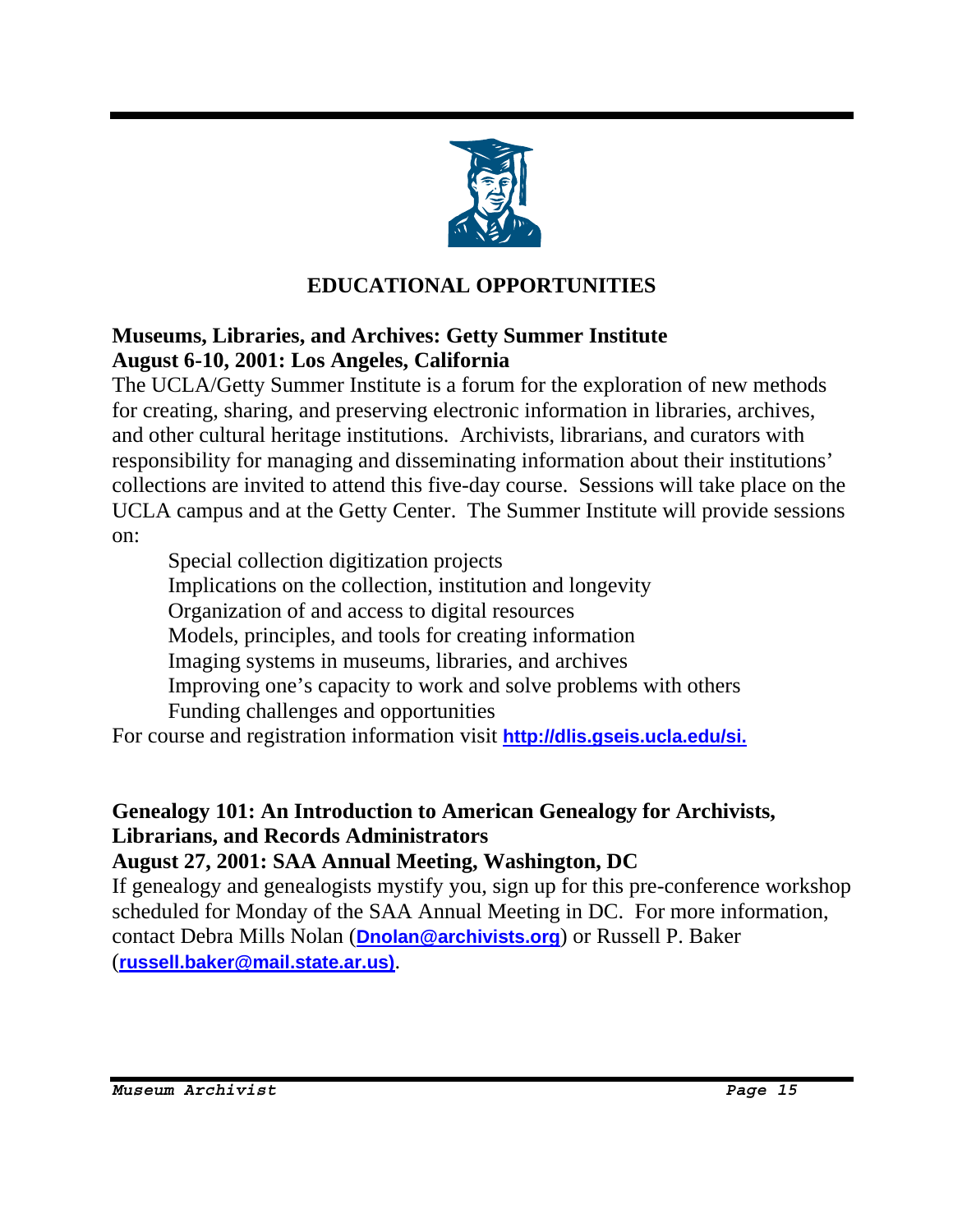### **NEDCC School for Scanning**

**December 3-5, 2001: Crest Theatre, Delray Beach, Florida** 

This conference, presented by the Northeast Document Conservation Center, provides current, essential information for managers of paper-based collections and photographs who are seeking to create, manage, and preserve digital assets. Conference content includes:

Project management Copyright and legal issues Content selection for digitization Standards, quality control and costs Collaborative project models Text and image digitization Descriptive, structural, and administrative metadata Digital longevity and preservation

Early bird registration is due October 19, 2001, and the cost is \$325. For more information, visit the NEDCC web site (**www.nedcc.org)**.

### **Museum and Library Archives Institute**

The 2001 Museum and Library Archives Institute is now filled to capacity and has a waiting list. No more registrations will be accepted this year. To be entered on the mailing list for the 2002 Institute, please send your name and mailing address to:

 Theresa Rini Percy, Director Monson Free Library 2 High Street Monson, MA 01057

#### **Preserving Photographs in a Digital World August 19-23, George Eastman House, Rochester, NY**

To register for the seminar, go to **www.rit.edu/IPI** or call Laura Brown at (716) 271-3361, ext. 234. The cost for the seminar is \$1,295.



**SAA Archives Workshops**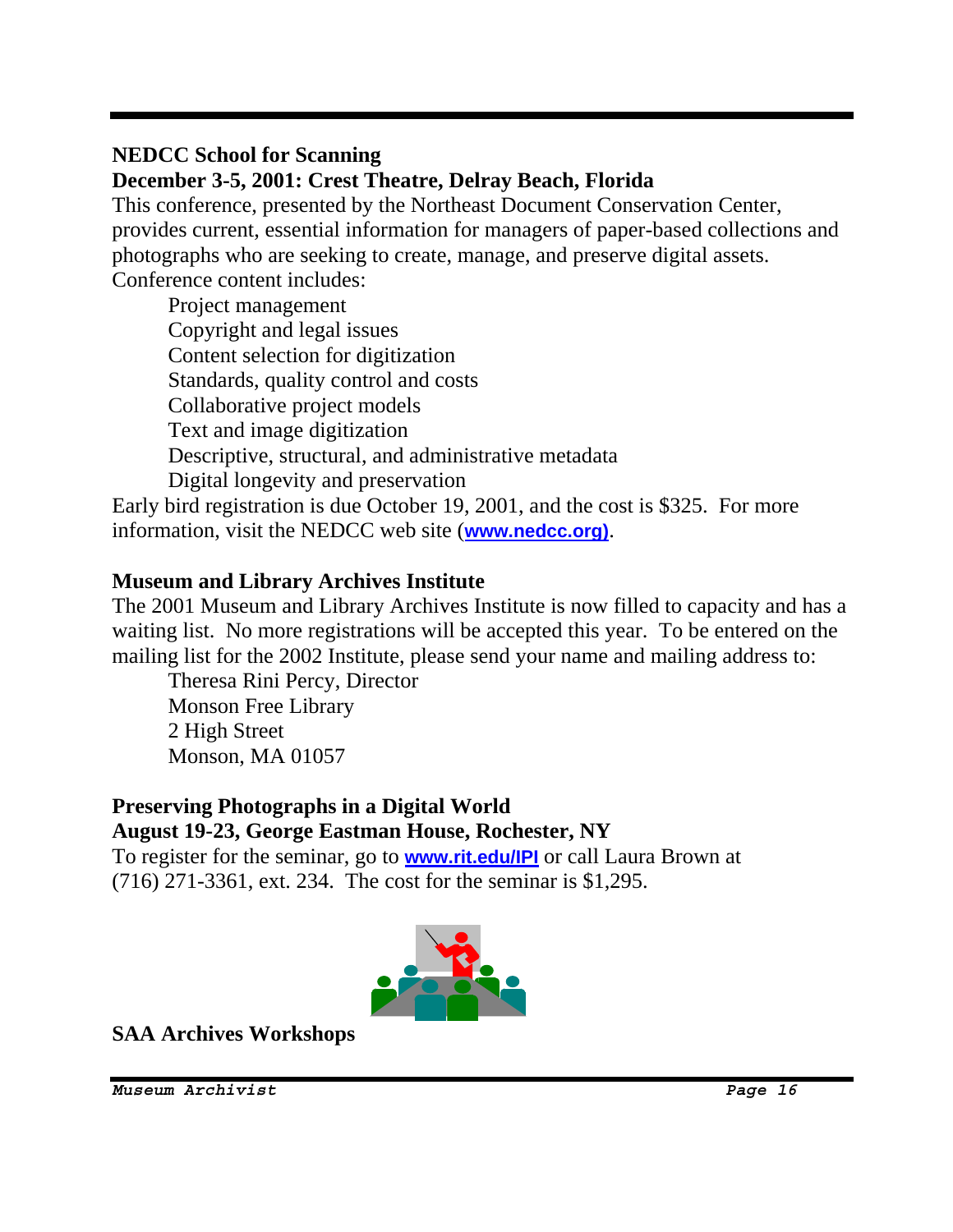Ten workshops have been added to the SAA 2001 education schedule. Some of the workshops currently being offered include:

EAD (Encoded Archival Description) Archival Cataloging Copyright Archives Management Genealogy Marketing Oral History

For a complete schedule, visit their web site at **www.archivists.org/prof-education**.

### **AMIGOS Imaging and Preservation Workshops**

AMIGOS Imaging and Preservation Services offers a wide range of classes in the Southwest United States. Some of the classes currently being offered that would be of interest to archivists include:

 Security Issues for Archives and Libraries Basic and Advanced Book and Paper Repair Managing Digitization Projects Archival Holding Maintenance

Digital Imaging for Textual and Photographic Collections.

For a complete training schedule, go to **www.amigos.org/training/schedule.html**.

### **SOLINET Preservation Workshops**

SOLINET offers numerous preservation workshops that may be of interest to archivists. Some of their upcoming offerings include:

 Digital Imaging of Photographic Collections Disaster Preparedness and Recovery Fundamentals of Book Repair Intermediate Book Repair Preservation Microfilming: The Silver Standard Allocating Space in Your Library to Meet Changing Needs For a complete schedule of SOLINET's current workshops, go to

**www.solinet.net/cet/cethome.htm**.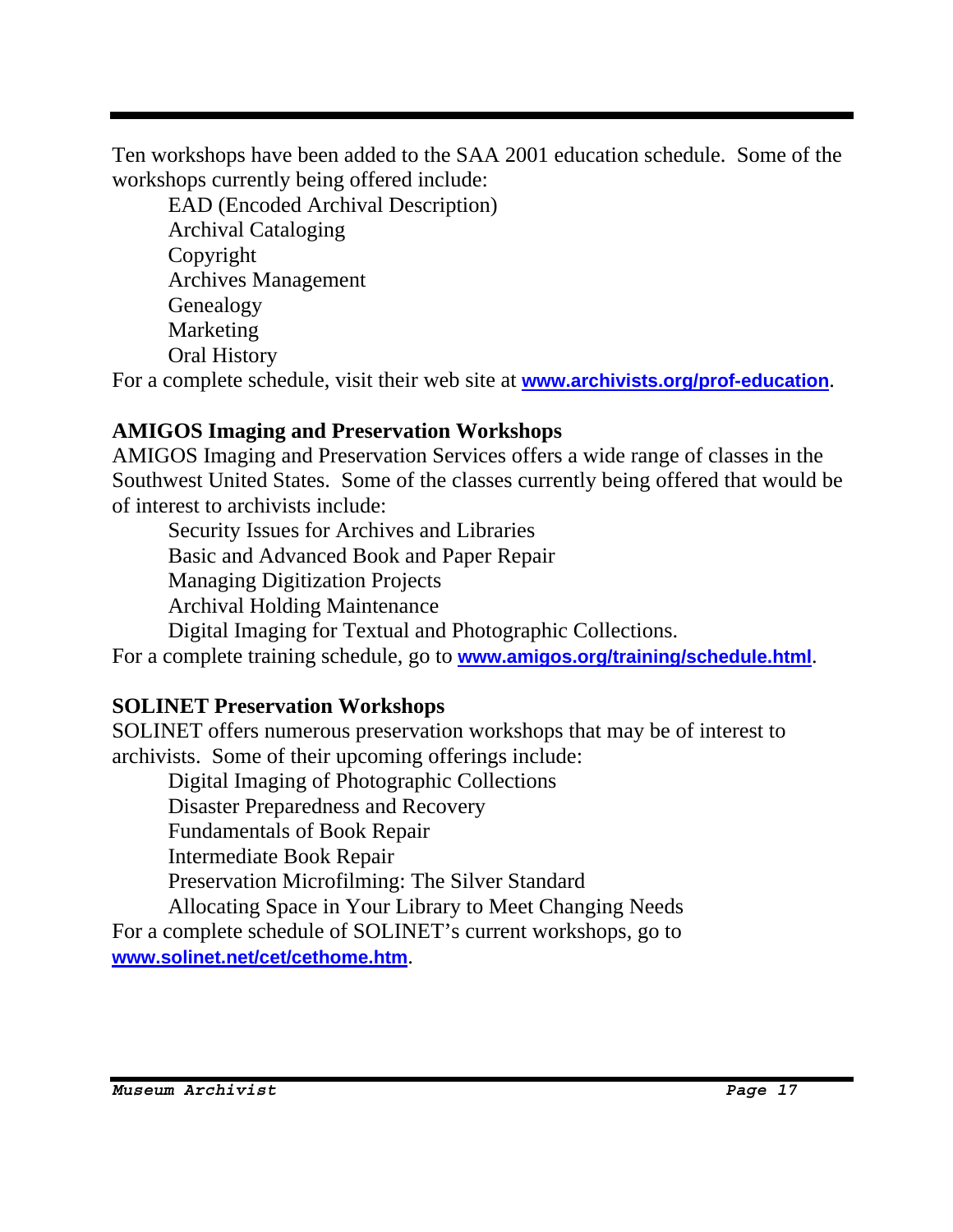

#### **REPORTS**

### **MFA, Houston Acquires Art Guys Archive**

In connection with the acquisition of *SUITS: The Clothes Make the Man*, the Archives of the Museum of Fine Arts, Houston has received the archive created in the course of the project by artists Michael Galbreth and Jack Massing - better known as The Art Guys. *SUITS*, which will be the subject of an exhibition opening at the MFA, Houston on August 18, was deemed in an *Artforum* essay by Dave Hickey as one of the most important works of 1998. It is the most celebrated work of The Art Guys to date.

The Art Guys launched a campaign in 1997 to sell advertising space on their bodies in response to increasing corporate sponsorship of sports and dwindling public support for the arts. The campaign resulted in a pair of suits emblazoned with the logos of fifty-six clients, complete with matching overcoats, shirts and ties, created in collaboration with New York designer Todd Oldham, Houston designer Selven O'Keefe, New York tailor Edgar Worrel, Houston tailor Eduardo Carrera and Houston embroider Joyce Harding. The Art Guys wore the *SUITS* each day for a year as they traveled as far afield as the Alaskan pipeline, Hollywood and Times Square. *SUITS: The Clothes Make the Man* is documented by a book of the same title published by Harry N. Abrams, and a movie by Cool Films, a Houston-based film and video company, that will be screened during the exhibition.

The archive consists of correspondence and event files, extensive photographic documentation, fabric and embroidery samples, sketches, and a life-size inflatable Art Guy. The collection, measuring approximately 8 cubic feet, will be available for public research when processing is complete.

*Lorraine Stuart Archivist, Museum of Fine Arts Houston*

*Museum Archivist Page 18*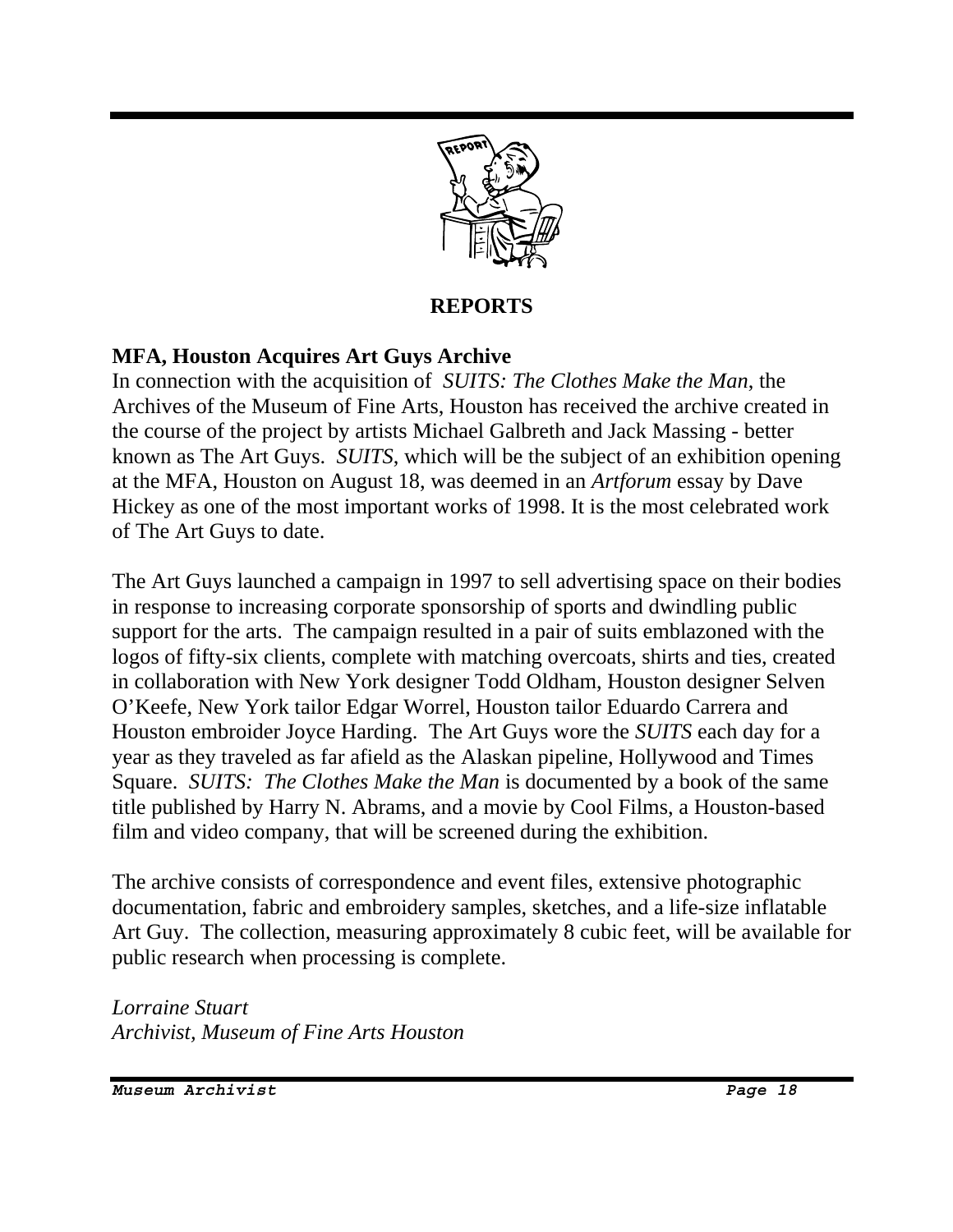# **Naismith Memorial Basketball Hall of Fame Opens New Museum**

In July 2002, the Naismith Memorial Basketball Hall of Fame will open a new museum, its third facility in the last thirty years. Located in Springfield, MA., the birthplace of basketball, the new Hall of Fame will be more interactive, have double the exhibition space and include several basketball theme retail complexes and restaurants, a full-length court and a large format theater. Given its new resources, the museum is looking to better cover basketball issues in depth such as the impact of the game on society and the effect of the media. The Hall of Fame's story parallels the growth of basketball worldwide and reflects the relationship with the city in which the sport was founded.

In 1936, the National Association of Basketball Coaches (NABC) brought Dr. James Naismith, the game's inventor, to the Berlin Olympics where basketball was making its Olympic debut. During the Games, the NABC was extremely impressed by both the sport's popularity and Naismith's reception from the international community. Legend has it that Naismith told the NABC to use his extra spending money to build a memorial to the game of basketball. Embracing the idea, the NABC decided that Springfield College should be the new home for the Hall of Fame and that the memorial should be named after Naismith himself.

Beginning in 1941, Springfield College, the birthplace of basketball, launched a Hall of Fame campaign only to be sidetracked by World War II. In 1948, Herbert W. Reed, NABC President, organized the first Basketball Hall of Fame Committee and appointed William S. Chandler as Chairman. A year later, the Committee reorganized under John W. Bunn and established offices at Springfield College. Edward J. Hickox was then appointed Executive Director and, along with Ruth Silvia, the two began fundraising and collecting artifacts and archival material for the museum, including the original steps from the Armory Hill YMCA where the first public game of basketball was played on March 11, 1892. In 1959, the foundation was poured and two years later the building cornerstone was laid with a ceremony honoring all inductees to date as well as the 70th anniversary of Naismith's invention.

In 1963, Clifford Wells, NABC Executive Secretary and former Tulane University coach, succeeded Hickox and became the Hall of Fame's first full salaried Executive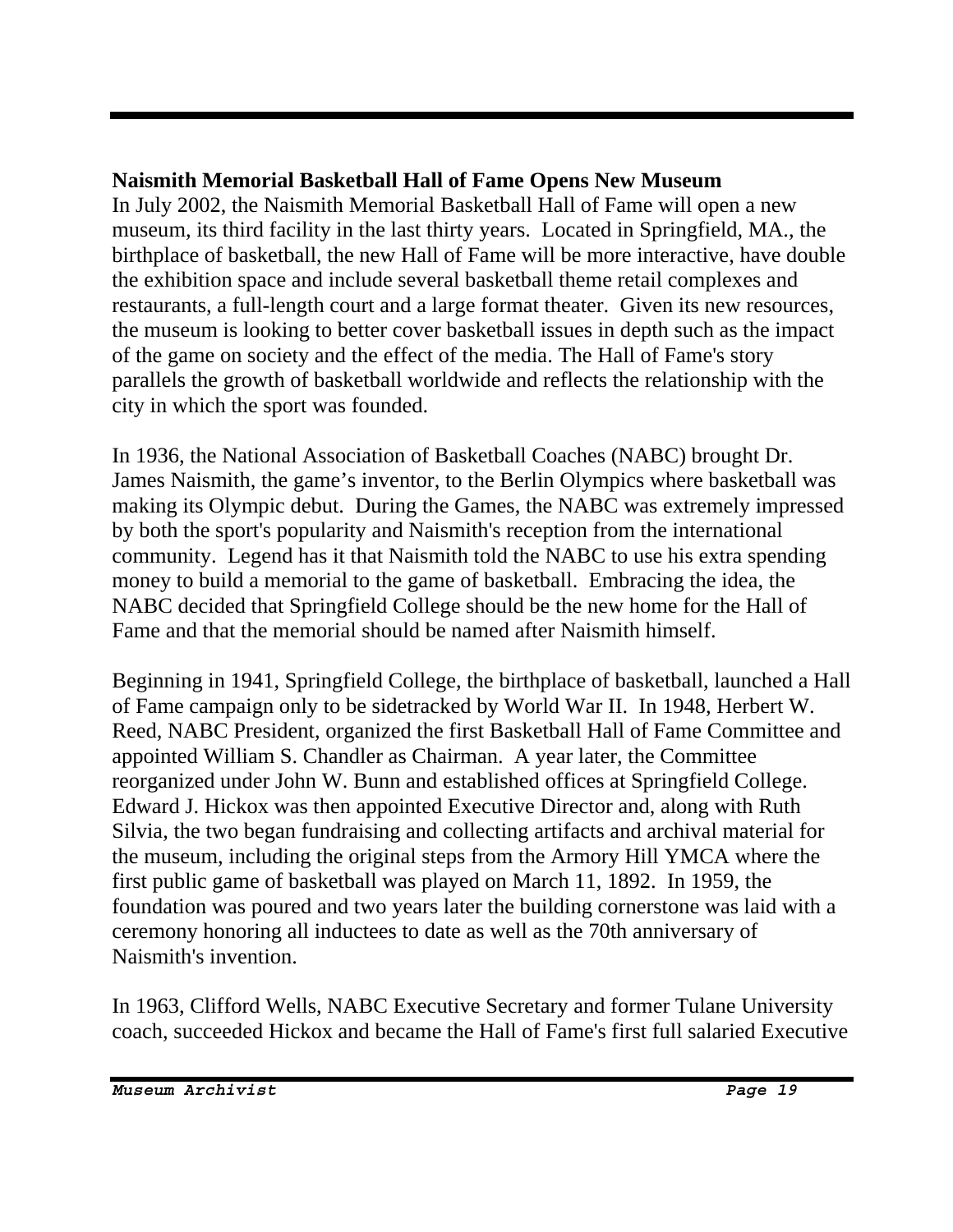Director. During his three-year tenure, Wells finalized the plans for the building and altered the plan from a double wing to a single wing edifice.

In 1966, Lee Williams, past NABC president and former coach at Colby College, became Executive Director and the idea for a shrine to basketball's immortals finally became a reality. When Williams first took over, however, construction was at a standstill and a local reporter had referred to the Hall of Fame as a "Hole of Shame." Due to unforeseen costs and slow fundraising, the project was nearly abandoned and there was talk of moving the Hall of Fame to another city. Within the next year, however, Williams had raised enough money to restart construction. The Hall of Fame became a reality on February 18, 1968, when it opened its doors on Alden Street to the public.

The Hall of Fame enjoyed immediate success, but within ten years of opening the building was beginning to outgrow itself. In the late 1970s, the Springfield Central Business District issued a report stating that a new building should be built closer to the city's business district. In 1982, Hall of Fame President Curt Gowdy initiated a new building campaign with the intent of locating the building off Interstate 91 in downtown Springfield. In 1985, the current \$11.5 million three story building opened, as Joseph O'Brien, former Assumption College coach and NABC President, assumed the position of Executive Director. Since 1985, the current building's holdings and growing attendance have mirrored the game's increasing appeal.

As basketball's participation and popularity grew during the 1980s and early 1990s, the Hall of Fame began discussing the possibility of building a 20,000 square foot addition. Eventually, talks turned to a new facility and a major campaign was undertaken to raise funding and support for the new endeavor. Support for the new building has come from the State of Massachusetts, the National Collegiate Association of Athletics, the National Basketball Association and the International Basketball Federation. Under the leadership of the Hall of Fame's Board, the new building is expected to open in the summer of 2002.

Edward Hickox's appointment as Executive Director signaled the beginning of the library that would later bear his name. Through his tireless efforts, Hickox collected programs, archival material and books relating to the game of basketball. The Edward J. and Gena G. Hickox Library documents the game of basketball on the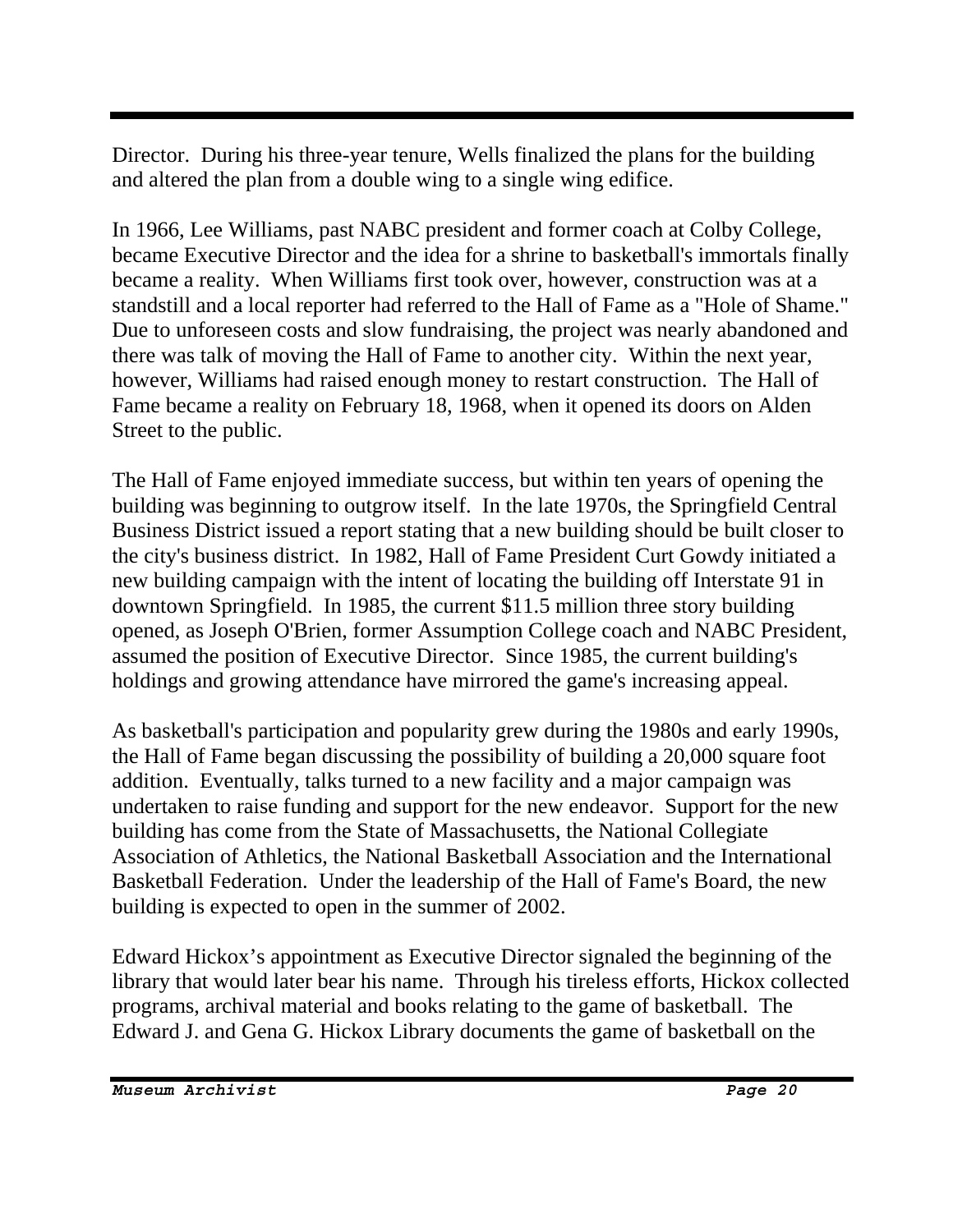high school, college, amateur, professional and international levels, from the game's founding in 1891 to the present. The library collects, maintains, preserves and makes accessible material that documents the growth and development of basketball. The collection consists of a library, archives, photographs, scrapbooks, film, video and recorded sound. Within the last three years, the library and archives has grown substantially in its holdings to include more private collections, information on minor league basketball and basketball milestones, and information on the growth of women's professional basketball and the integration of basketball.

The collection, consisting of books, periodicals, archival material, scrapbooks, photographs, film and oral histories, is a rich source of information for those interested in learning more about the game of basketball and its impact nationally and internationally. Visitors can learn about the game's original rules, the first paid professional, barnstorming teams, the size of Bob Lanier's sneakers, Bob Kurland's college career, John Havlicek's career scoring average and the dimension of a regulation basketball court. The library serves hundreds of museum visitors and researchers a year and provides assistance with film and book projects.

During the last three years, the focus has been on gaining intellectual and physical control of the collection. Much of the work has included physically organizing the collection, placing material in acid free folders and boxes, and weeding out unnecessary material. Currently, we are creating finding aids for the entire collection, with the eventual goal of computerizing the collection and making it available on the Internet. In addition, we are trying to implement a records management program for our institutional records as they relate to departmental functions.

As we enter a new facility, the library collection will be stored on collapsible storage units in a climate-controlled area. There will be a reading room with capabilities for watching videotapes of old games and listening to oral histories of our Hall of Famers. All in all, it is an exciting time for the library and the Basketball Hall of Fame. For additional information, please contact the Library and Archives at (413) 781-6500, ext. 112, or visit our web site at hoophall.com.

### *Douglas Stark*

*Librarian and Archivist, Naismith Memorial Basketball Hall of Fame*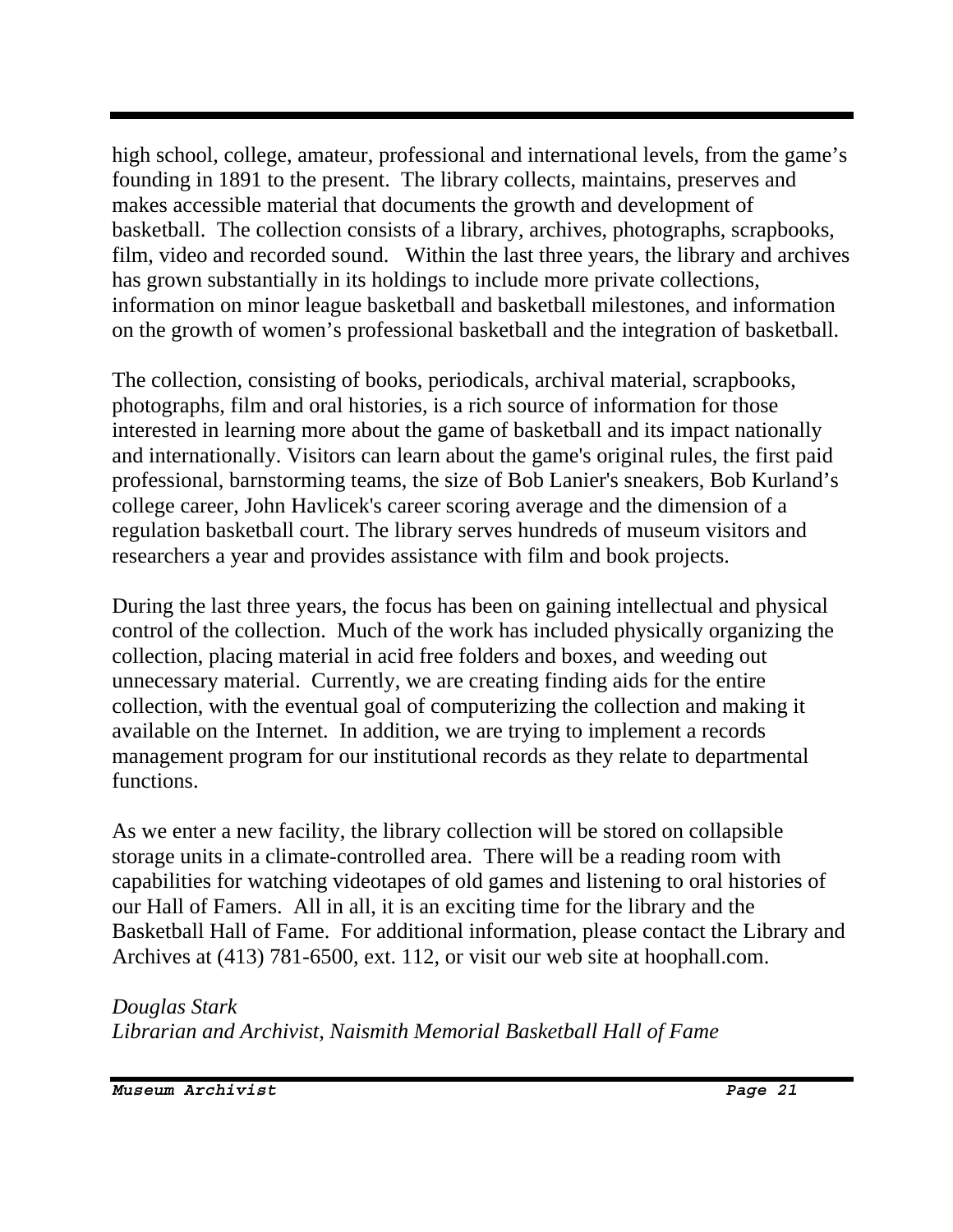

### **CAREER OPPORTUNITIES**

### **Archivist The Barnes Foundation, Merion, PA**

The Barnes Foundation is seeking an archivist to accomplish the following duties on a permanent, full-time basis: archival management, records management, and the preservation and arrangement of archival materials for a collection of approximately 400,000 documents and photographs. The archivist reports directly to the executive director and CEO.

Requirements: ALA-accredited MLS degree with specialization in archives administration or ACA certification as a professional archivist, or an equivalent combination of education and experience; advanced academic training in art history, with specific focus on  $19<sup>th</sup>$  and  $20<sup>th</sup>$  Century American and French Painting a plus. Minimum two years experience arranging and describing archival materials; ability to work independently and manage highly sensitive material in a confidential and secure manner; and familiarity with legal and business records. Knowledge of current archival arrangement and description standards including experience in creating finding aids and original collection level cataloguing records implementing relevant descriptive standards (AACR2, APPM). Knowledge of computer applications in archives, including word processing, databases, USMARC, EAD and scanning. Strong written and verbal communication skills, strong organizational skills, attention to detail, excellent problem solving and interpersonal skills and demonstrated commitment to excellence.